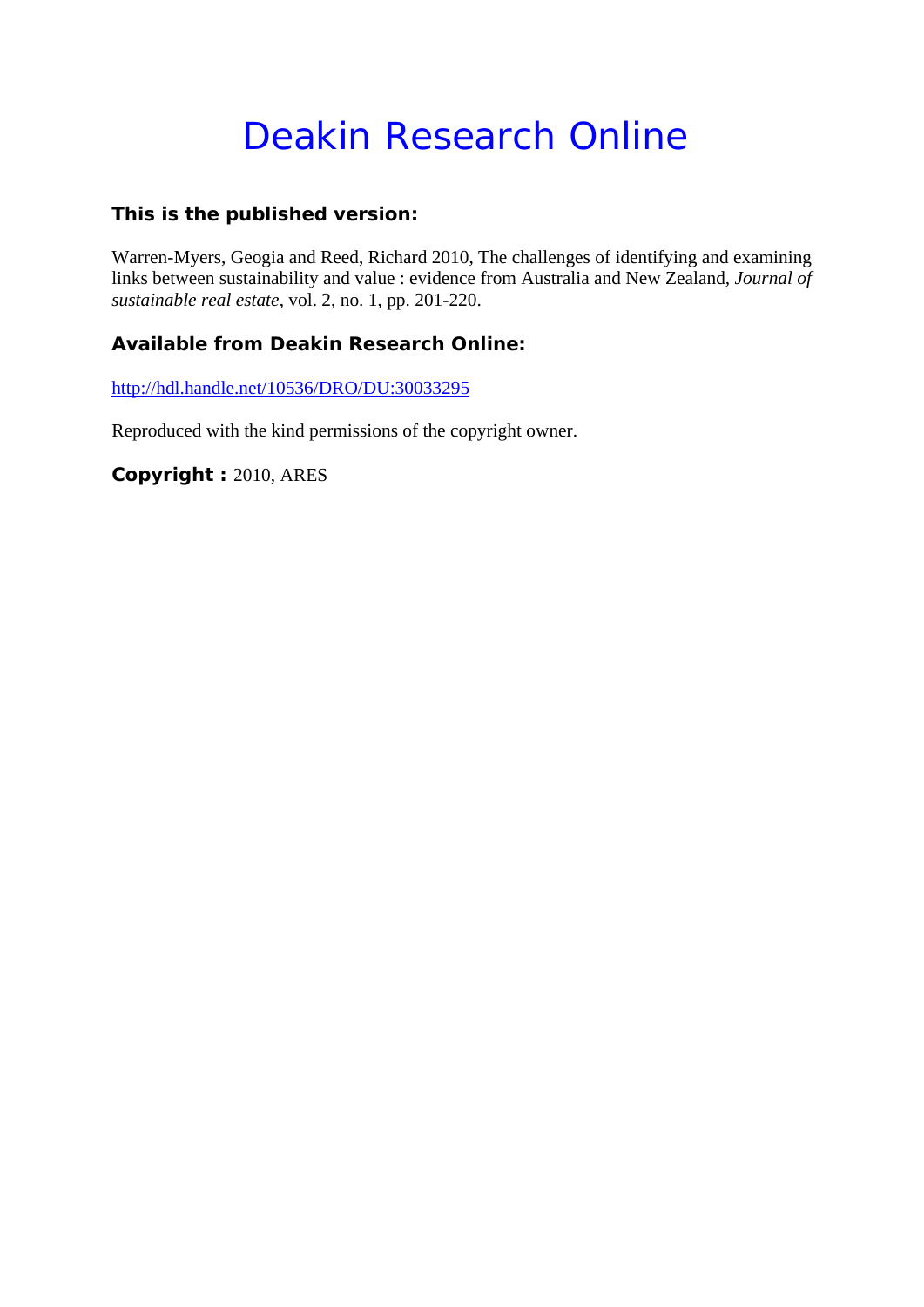# The Challenges of Identifying and Examining Links between Sustainability and Value: Evidence from Australia and New Zealand

Authors Georgia Warren-Myers and Richard Reed

Abstract A commonly-accepted observation by industry stakeholders is that the financial benefits of sustainable real estate investment are inherently difficult to quantify (RICS, 2009). The lack of transparent financial correlations between sustainability and economic return in real estate has created major issues for real estate appraisers and valuers seeking to accurately reflect the impact of sustainability. This paper argues the lack of transparency with financial drivers restricts substantial investment in sustainability because stakeholders have limited ability to measure the sustainability of the building or understand the impact on value.

Although advances in sustainable buildings has gained momentum in the design and construction disciplines, commensurate levels of development and investment in the same buildings by the private sector have remained limited for some time (Reed and Wilkinson, 2005). With sustainable buildings it is commonly accepted that there is limited availability of market information and an absence of transparent mechanisms that identify the financial viability for investment in sustainable commercial property. This is partly due to the relatively recent emergence of sustainable buildings into the mainstream property market. Unfortunately, the absence of a defined connection between sustainability and economic returns directly affects stakeholders who invest in the built environment—predominantly large financial, banking, and superannuation organizations who are the key drivers in the real estate market. Arguably this ongoing absence of reliable and accurate evidence for valuation and appraisal purposes is problematic in trying to identify whether there is any correlation between value and sustainability. Consequently, this leaves the investment industry uncertain about the financial benefits of sustainability (Madew, 2006) and the risks involved in sustainability investment (Warren-Myers, 2009). Therefore, if the progress and uptake of sustainable buildings is to develop further within the real estate market, it is essential that the links in the relationship between market value and sustainability are identified. In turn this will enable sustainable buildings to be promoted to the investment industry with a higher level of confidence about risk and return.

Increasingly stakeholders in the global real estate markets, where possible, seek to incorporate sustainability into commercial building stock through new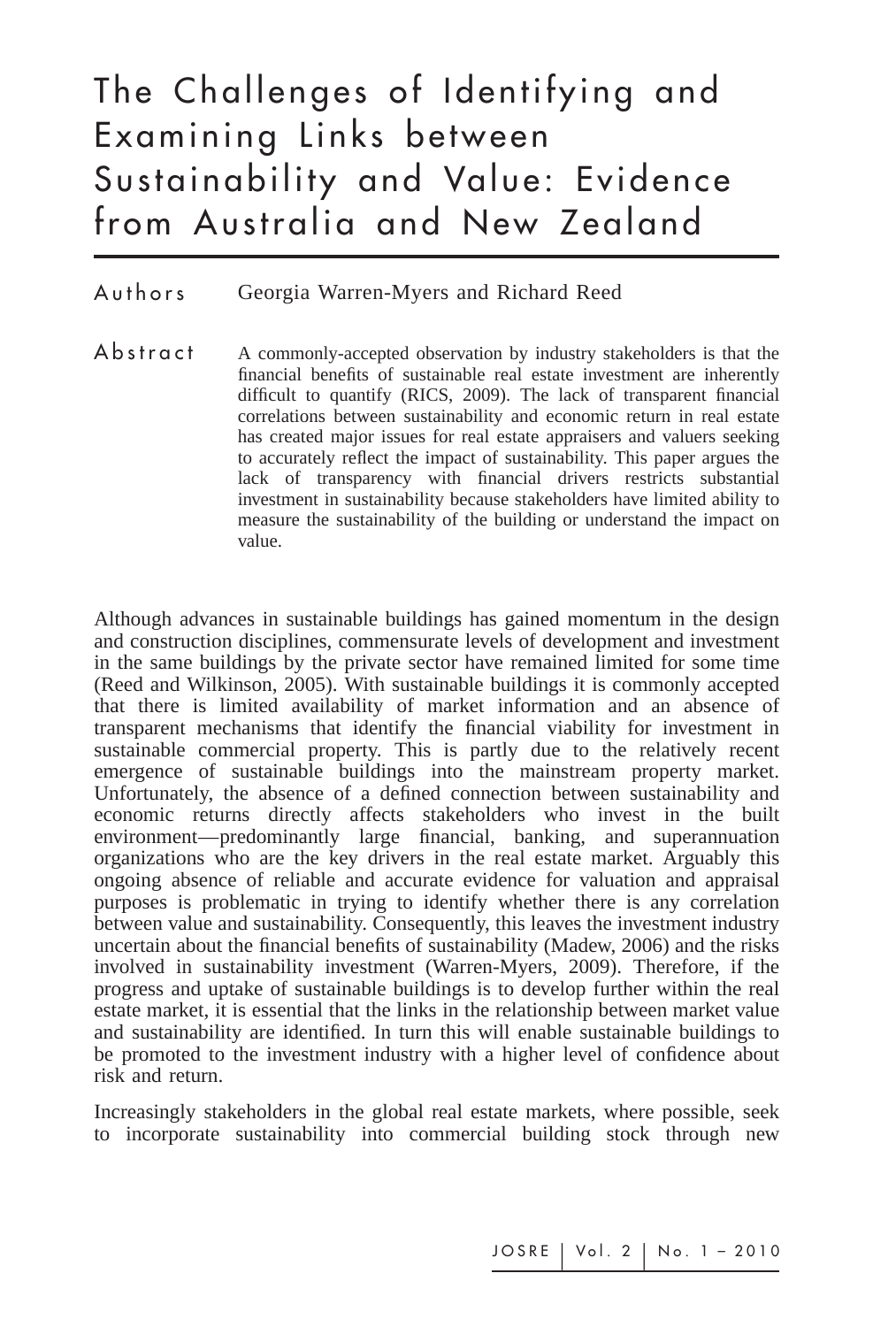developments and upgrading existing buildings. This statement is directly applicable to markets in Australia and New Zealand. Although there is considerable advancement by investors to incorporate sustainability initiatives in their building portfolios, there remains uncertainty about the direct relationship with real estate market values. The type and level of sustainability initiatives being implemented are primarily focused on efficiencies and cost minimization, with a concentration on payback ability of the initiatives. However, the lack of clear financial drivers is preventing substantial investment in sustainability because stakeholders have a limited ability to measure the sustainability of the building or understand the relationship with value. This affects investors' decisions due to a higher level of risk being associated with unknown information, particularly surrounding sustainability. Valuers and appraisers are challenged in finding enough detailed market evidence, sales data, and lease transactions relating to sustainable buildings, let alone examining the different sustainability parameters in the properties for the comprehensive comparison required for market value assessments. This is further compounded by uncertainty in the industry surrounding the accurate measurement of sustainability in reference to commercial real estate.

Valuers and appraisers often operate across global real estate markets and they need to be fluent with the increased diversity in rating tools (Reed, Bilos, Wilkinson, and Schulte, 2009a) and also be able to monitor changes in values in the real estate market (Lorenz et al., 2008). However, for valuers and appraisers to accurately reflect the real estate market, they must to be able to compare and analyze the market based on current, comparable, and reliable data. For example, in Australia the sustainability of a particular building is rated using different rating tools. In this scenario, new buildings and construction are commonly assessed through the 'Green Star' system, which has limited applicability to existing buildings or alternatively NABERS, which focuses on the measurable operational aspects of a building. The rating tools have encouraged the design and development of new buildings and also the measurement of existing buildings. However, differences between rating tools raises the question: How do appraisers assess the sustainability of a new or an existing building in relation to the surrounding building stock? If valuers and appraisers are experiencing difficulties in accurately reflecting the changing perception towards sustainability in the real estate market, therefore: If they cannot accurately assess the level of sustainability in a building, then how can they identify whether there is a difference in the value? This paper addresses these questions and examines previous research that identifies misconceptions between (a) stakeholders who drive the market (i.e., investors) and (b) valuers/appraisers, who analyze real estate data to accurately reflect the market and use this information to identify the market value of commercial real estate. Key findings are examined from previous studies undertaken in Australia and New Zealand into the relationship between sustainability and the market value of commercial real estate. However, during this process certain key barriers were identified that prevent the market, and more particularly the valuation profession, from quantifying the linkages between value and sustainability in commercial real estate. The findings discuss key issues in the real estate marketplace to be resolved and whether investment and development of sustainability in commercial real estate can be maintained and increased.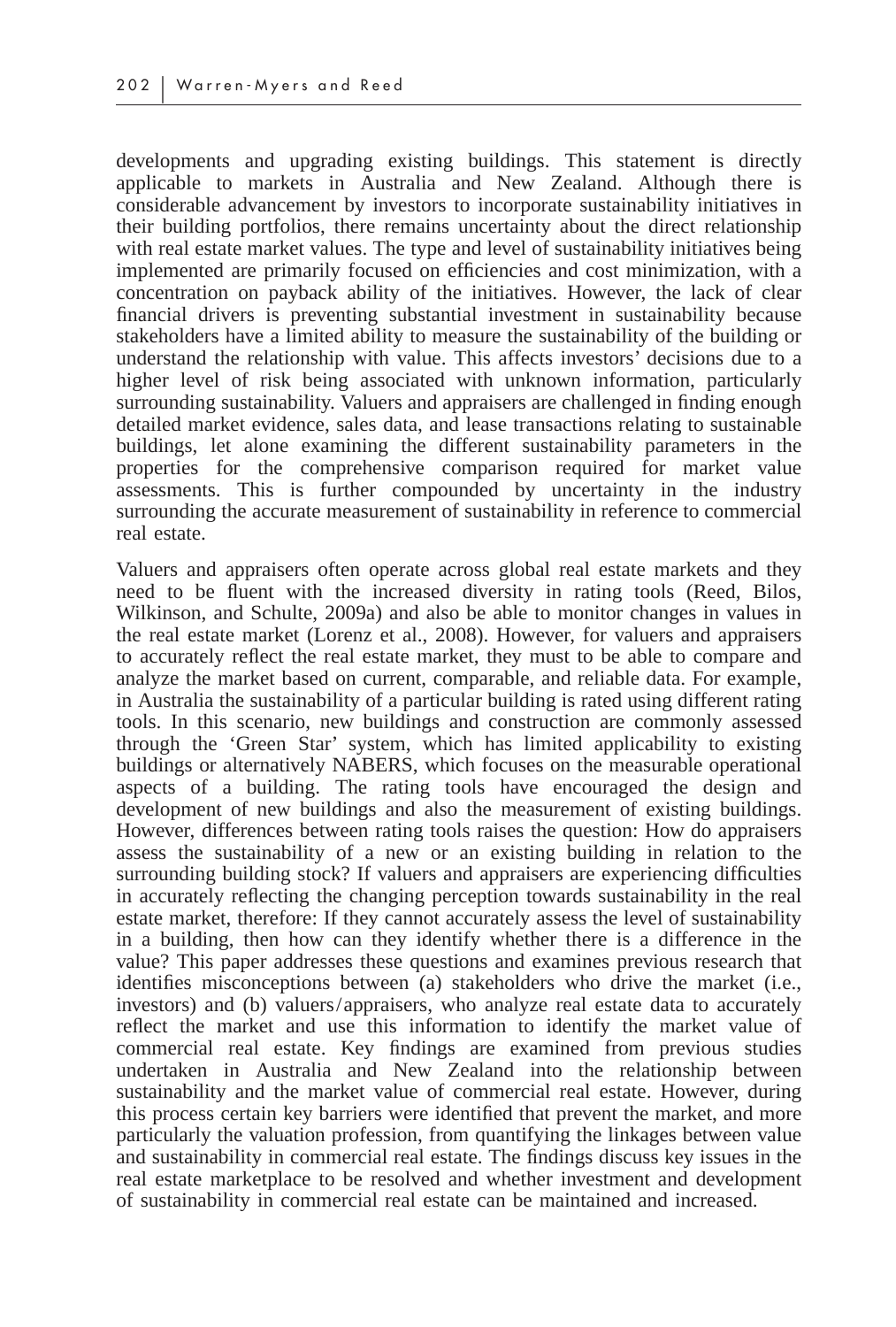#### Sustainability and Rating Tools

 $\overline{\phantom{a}}$ 

For some time there has been considerable confusion over the definition of sustainability as more than 500 different definitions exist (Phillips, 2003). The concept and definition of sustainability over the past two decades has been and still is being constantly redefined (JLL, 2007). However, the majority of definitions have developed or evolved from earlier explanations, such as Brundtland (1987), Pearce, Markandya, and Barbier (1989), and WBCSD (2006), which are now widely accepted as a basis for definition.

An awareness of the need for sustainability has developed and changed in recent years due to the increasing global focus on the world's finite resources, excessive carbon dioxide levels, and the threatening consequences of global warming and climate change. This has highlighted the urgent need for solutions. The common acceptance of climate change globally has been through major reports such as the *Stern Review* (2006) in the United Kingdom and the *Garnaut Report* (2008) in Australia. These reports concluded there is overwhelming scientific evidence climate change is occurring; as such it presents serious and seemingly unavoidable global risks. These documents, among others, suggest the cost of maintaining a 'business-as-usual approach' could result in severe impacts on society, the environment, and the economy, where these impacts are likely to escalate if greenhouse gas emissions are not reduced substantially. However, the worst-case scenario can possibly be avoided if strong global action is undertaken immediately (Stern et al., 2006). As a consequence, a global focus on reducing greenhouse gas emissions has developed a greater urgency than previously and governments are endeavoring to coordinate a reduction in emissions.

The contribution of the built environment to resource consumption, waste, and greenhouse gas emissions production is gradually gaining momentum (Brown, Dillard, and Marshall, 2006). As a result, specific taskforces have been developed to focus on sustainable development for the built environment, such as the RICS (2009), Department of Environment Transport and the Region (DETR, 1999, 2000), and Egan (2004). In addition, in Australia and New Zealand there have been other groups including government, non-profit organizations, and industry bodies; for example, the Department of Energy, Utilities and Sustainability (DEUS, NSW government), the New Zealand Ministry for Environment, and the World and National Green Building Councils. These groups have aimed to develop policy and legislation, create assessment tools, and educate and promote the implementation of sustainability in the property industry. There has been considerable research into the importance of sustainability in the built environment and the triple bottom line model and its relationship with the built environment (e.g., Pivo and McNamara, 2005; WWF and Insight, 2005; Eurosif, 2006, 2007; and Strong and Hemphill, 2006).

Classifying sustainability has been attempted by various researchers, industry and non-profit groups, organizations, and government (e.g., Hemphill, McGreal, and Berry, 2002; Boyd, 2006; Ellison and Sayce, 2006; Green Building Council of Australia, 2007; Lutzkendorf and Lorenz, 2005; New Zealand Green Building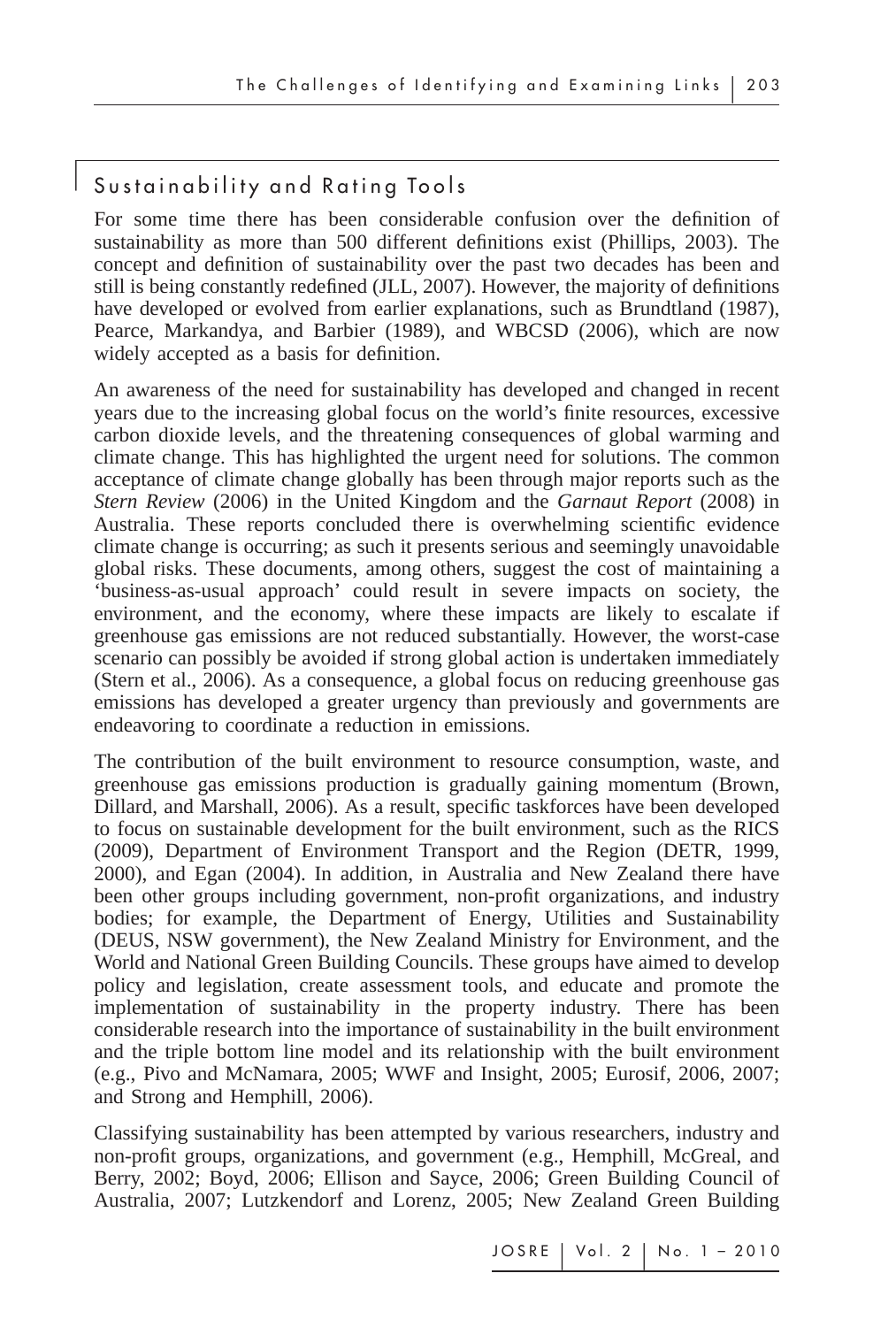Council, 2007; United Nation Environment Programme, 2008). Nevertheless, the identification of the optimal classification system is still uncertain. There is a plethora of sustainability indicators and the abundant nature of such indicators makes it inherently difficult to identify the 'right' indicators to use (Sayce and Ellison, 2003; Ellison and Sayce, 2007). The difficult task of identifying what attributes or indicators are the 'right' indicators remains highly subjective. At the same time there has been considerable focus on what constitutes sustainability and sustainable development. The actual measurement of these characteristics has been introduced by environmental rating tools to the property industry, which in turn has proved to complicate the selection of the 'right' sustainable attributes.

An earlier study concluded that more than 600 tools were available to measure or evaluate the environmental, social, and economic dimensions of sustainability in the built environment (Building Research Establishment, 2004). The vital role of Green Building Councils have played in promoting sustainability in the built environment has been driven primarily by the development of rating tools to provide benchmarks, objectives, and rewarding of best practice (Todd, Crawley, Geissler, and Lindsey, 2001). Rating tools (Exhibit 2) that have gained considerable traction in the commercial property industry, which have often been developed in specific national contexts, are Leadership in Energy and Environment Design (LEED) (United States and Canada), ENERGY STAR (United States), Building Research Establishment Environmental Assessment Method (BREEAM) (United Kingdom), Comprehensive Assessment System for Building Environmental Efficiency (CASBEE) (Japan), Green Star (Australia), and National Australian Built Environment Ration System (NABERS) (Australia). These tools predominately focus on using the design elements within a property to identify the sustainability design potential of the property (Warren, 2009). The industry

|                          | Green Star                                                                                                                                                          | <b>NABERS</b>                             |
|--------------------------|---------------------------------------------------------------------------------------------------------------------------------------------------------------------|-------------------------------------------|
| Assessment               | Design, broad holistic criteria                                                                                                                                     | Operation, measurable building data       |
| <b>Star Ratings</b>      | $4-6$ Stars<br>$(No 1/2$ Star Increments)                                                                                                                           | $0-5$ Stars<br>(1/2 Star Increments)      |
| <b>Rating Categories</b> | 8 environmental categories (energy, water,<br>management, indoor environment quality,<br>land use and ecology, materials,<br>transport) plus an innovation category | Energy and Water<br>Waste and IEQ (Pilot) |
| Administrator            | Green Building Council Australia and<br>New Zealand Green Building Council                                                                                          | <b>DECC (NSW Government)</b>              |
| Rating Frequency         | Once off                                                                                                                                                            | Annual                                    |
| <b>History</b>           | 6 years<br>(based on LEED & BREEAM)                                                                                                                                 | 10 years<br>(previously known as ABGR)    |

**Exhibit 1** | Comparison of Green Star and NABERS

*Note:* The source is Warren-Myers (2009).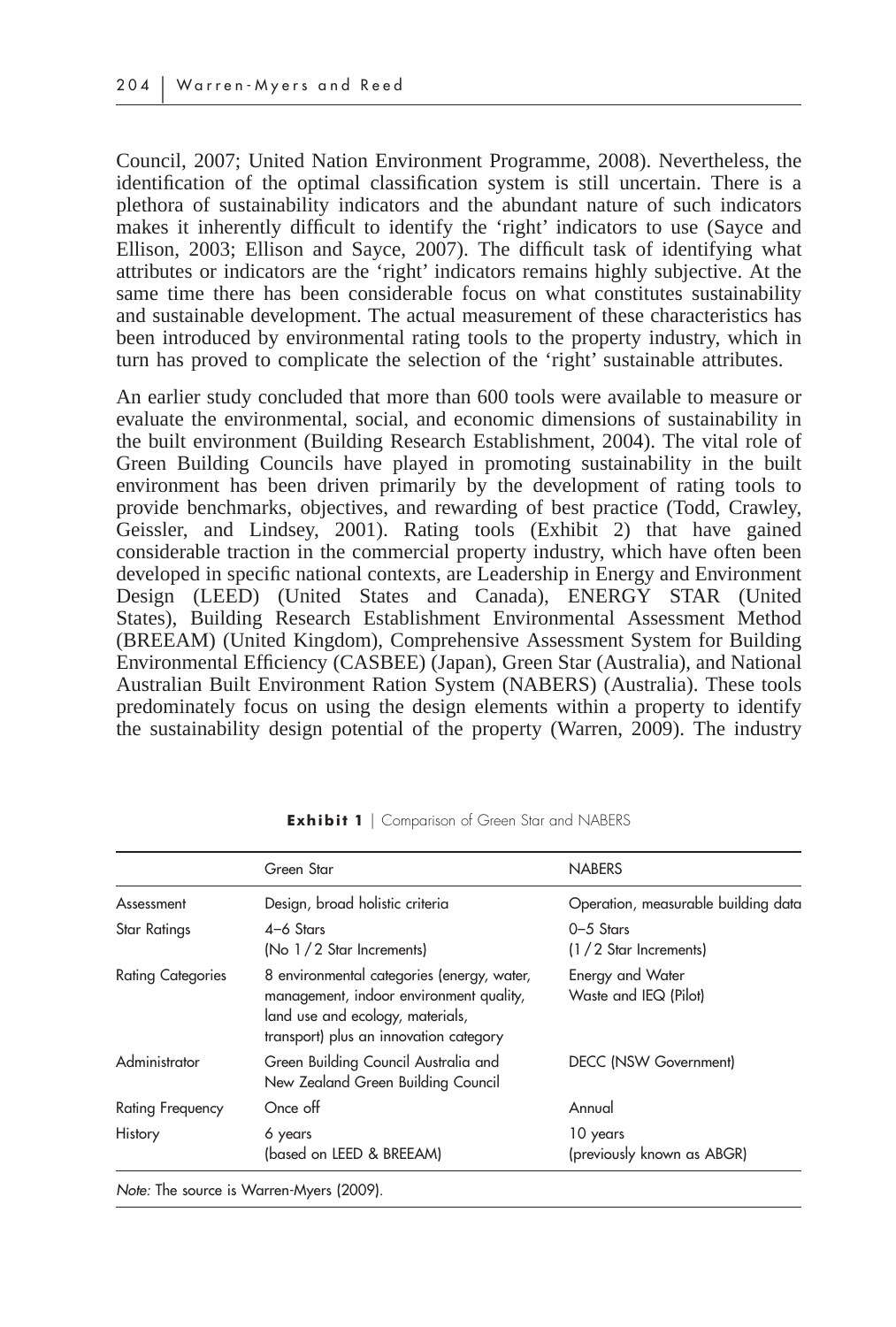preference for these tools is evidenced by the utilization of these formats in other countries. Although there are similarities between the tools, the mechanisms of assessment and operation of the tools make cross-country comparison difficult (Reed, Bilos, Wilkinson, and Schulte, 2009b).

Although building rating tools have helped to develop the concept and the development of more sustainable properties, the downside is the varying degrees of assessment characteristics, parameters, and approaches available (Reed, Bilos, Wilkinson, and Schulte, 2009a). In turn this complicates assessment and investment parameters for stakeholders, particularly global property investors, because the development and use of these complex tools makes understanding the level of sustainability in the property and the surrounding response by the market increasingly more difficult (Dixon et al., 2008).

Many of the rating tools share similar intellectual property and intent with the majority of these tools rating a building through the design and construction phases of a property. Note only ENERGY STAR, EBOM (LEED), NABERS and Australian Building Greenhouse Rating  $(ABGR)^1$  examine a property in operation based on actual usage of resources. This research examines buildings in Australasia (i.e., Australia and New Zealand), therefore the tools requiring further explanation are those primary assessment tools used in the commercial property market in Australia and New Zealand. While this paper focuses specifically on the Australasian region, it is acknowledged that there is continuing development worldwide on the topic and issue of rating tools; however, this study only addresses the tools used in commercial property within the region. The assessment tools utilized to rate the sustainability aspects in commercial property in the Australasian region are Green Star, Green Star NZ, and NABERS (which now includes ABGR). The key differences between the tools are shown in Exhibit 1,



**Exhibit 2** | Global Rating and Assessment Tools

The source is Reed, Bilos, Wilkinson, and Schulte (2009b).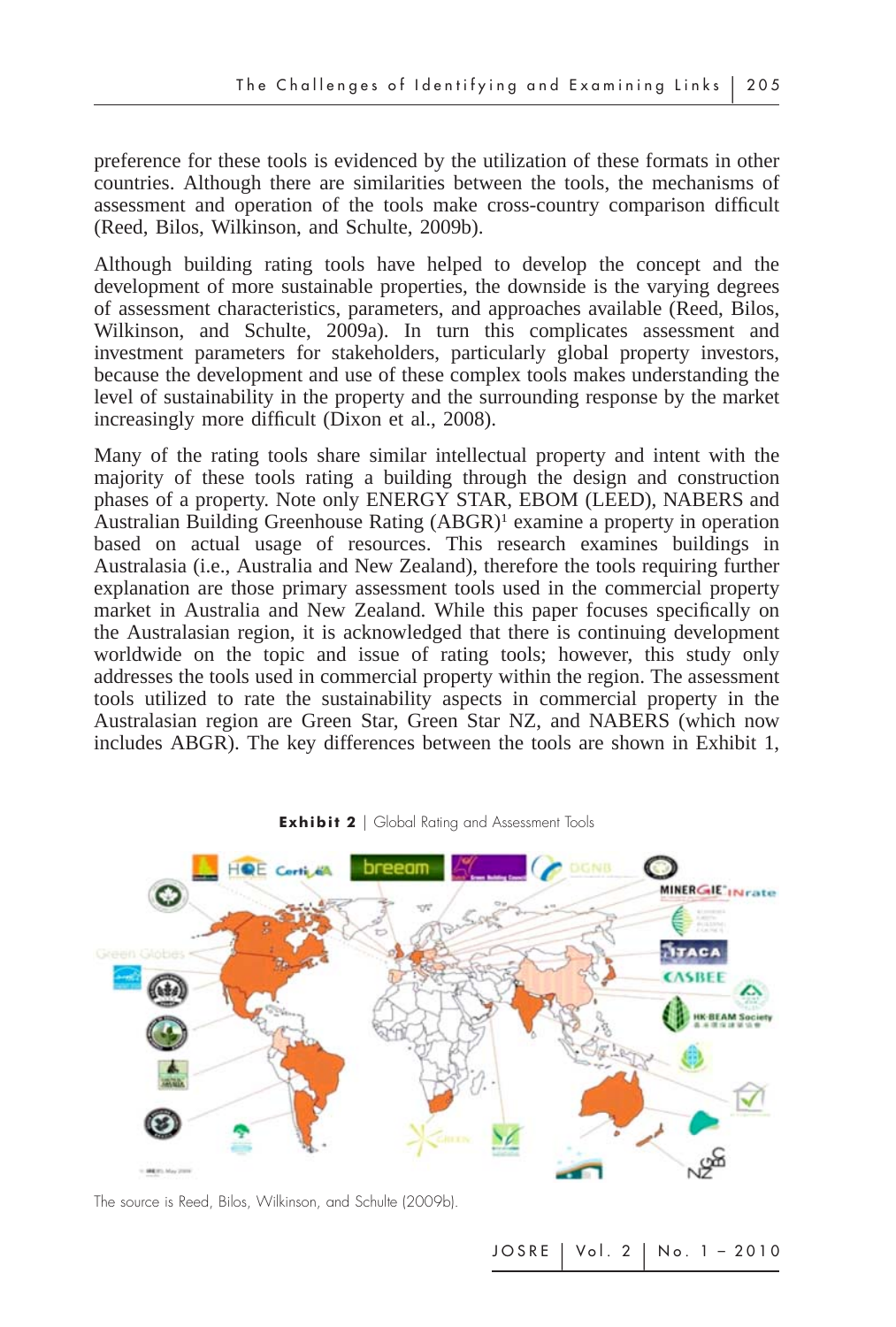where there are alternative environmental categories assessed, stages of certification and associated requirements, assessment methodologies, as well as the actual rating attributed to each system.

Green Star and NABERS are the two primary rating tools used for commercial property in Australia; New Zealand also uses an adapted version of Green Star, but yet NABERS. NABERS is an operational tool requiring at least 12 months of building data in order to achieve certification; at present, NABERS rates only in two main categories: energy and water. The assessment tools for waste and indoor environment quality are in the pilot stage. Whereas Green Star uses a standard base of eight environmental assessment categories and the tool rates properties under (a) Design and (b) As-Built. The Design tool is the most readily used and assesses the property on its *potential* to achieve certain performance levels, while the As-Built rates the property on completion and ensures the elements certified in the Design stage are implemented as stipulated in the Design tool. There is concern with these tools around certification creep (the escalation of requirements) and the state-based discrepancies.

To-date relatively little research has been undertaken to compare the performance potential of a property rated under the Green Star system in comparison to actual performance. Therefore, the rating tool is highly theoretical and unproven in performance (e.g., the energy and water calculators, which assess the design of the property and estimate the potential consumption levels in operation). However, Green Star is arguably holistic in a sense since it incorporates some measures that are inherently difficult to assess in an operationally-based performance assessment (e.g., assessing levels of effect on the land use and ecology of the site or the transport benefits of a property).

As the focus has been primarily on new design and construction, due to the considerable promotion of the Green Star rating system, the lack of a tool that evaluates existing properties has been a considerable hindrance for the property market through not being able to compare the new and existing property stock. Although the NABERS system does examine the existing building stock, this is not an 'apples to apples' comparison as required for valuation and appraisal. The Green Star certification structure means owners' are not under any obligation to share how they achieved the certification. This creates a potential issue for valuers and appraisers as they are unable to gain an understanding of how the property achieved a particular certification, which consequently limits the comparative analysis required in valuation. This further limits an appraiser's' ability to develop more strategic knowledge around sustainability characteristics and attributes and the influence of ratings. For example, in a particular scenario two different properties may achieve a 5-Star Green Star rating in design; however property A achieved a key proportion of its points through the energy category while property B achieved the score predominately through water, land use and ecology, and materials. In this example, both properties have the same rating but are inherently different in their sustainability attributes. Thus comparison of certified properties is inherently difficult unless the owner and other owners have been forthcoming with how they achieved their ratings.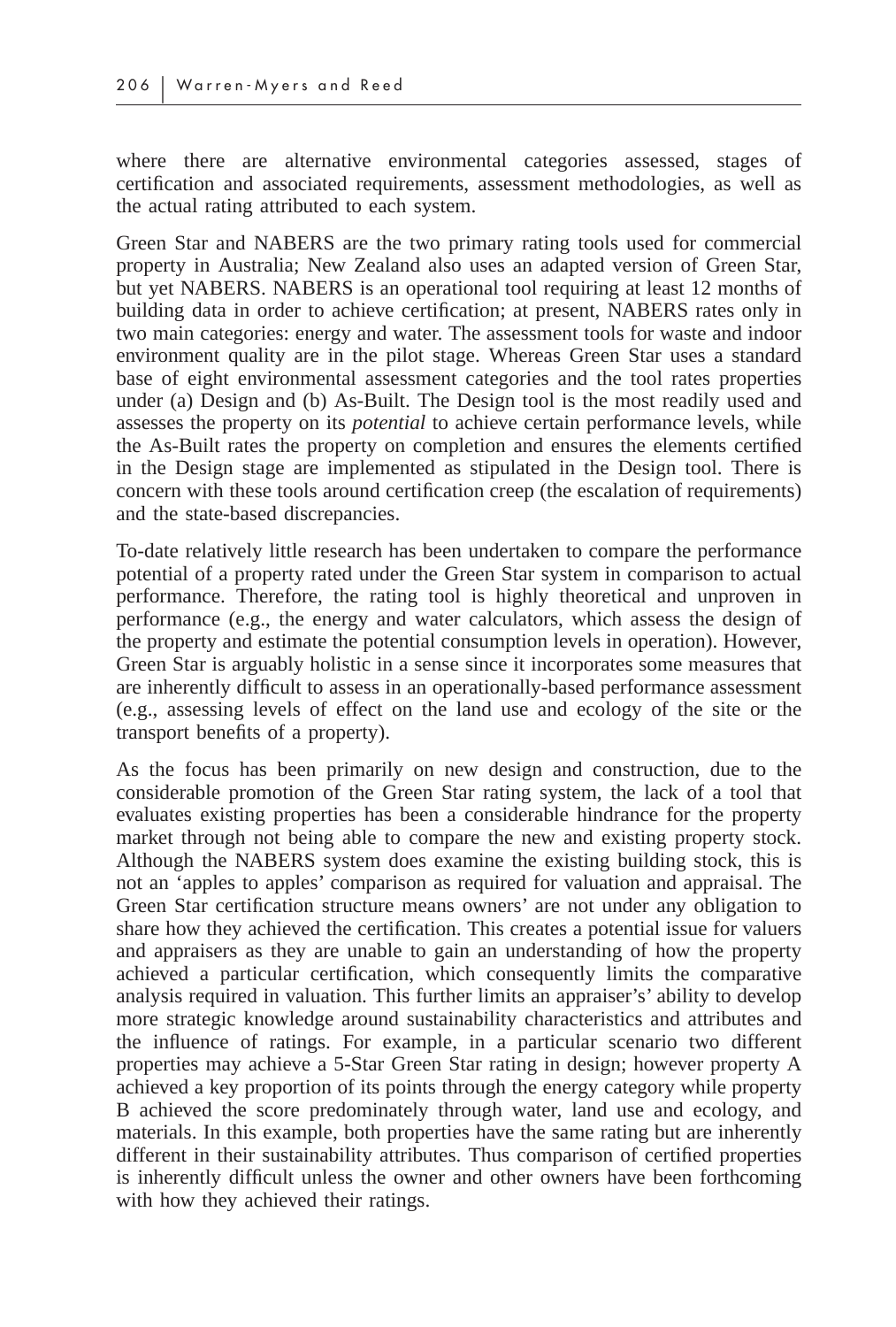While in the same system there is difficulty undertaking a direct comparison, it should be noted that examining new and existing properties with the two industry rating tools (i.e., Green Star and NABERS) is even more complicated. However, there have been suggestions of combining the two rating tools. An article in *The Financial Review* (11/09/08), for example, suggested that Green Star and NABERS were joining forces to make an optimal tool. However, to-date there has been little to no indication of any progress towards a unified rating tool utilizing both Green Star and NABERS. The actual integration of the tools was not discussed in the article, although this does present a way forward by unifying the segmented rating tool system in Australia. It is envisaged that a unified tool would also reduce the amount of confusion about rating tools by stakeholders in the industry. Both these rating tools are used on a voluntary basis; however, to achieve real change in the industry a degree of government input is needed.<sup>2</sup> This has developed in Australia where disclosure of property consumption of energy will be required to be disclosed at point of transaction (Council of Australian Governments, 2009). A study into the Kyoto Protocol targets found that those countries achieving a reduction compared to 1990 levels were those that had a relatively more stringent regulatory regime (Kruse, 2008). The Building Code of Australia (BCA) is not making significant advances in the level of sustainability through the Building Code, although the 2010 revisions may be different; note that Green Star is arguably not the correct mechanism to legislate the use of because the parameters are continually changing and are focused on leading edge properties and rewarding best practice rather than policing the industry (NZGBC, 2008), in addition to the focus (to date) on new or major refurbished properties and ignoring existing property. However, the Property Council of Australia (PCA) has incorporated NABERS (previously known as the ABGR) ratings into the upper levels of its property quality grading matrix (PCA, 2006). In this scenario, the number of properties actually certified under these systems compared to the total stock indicates the limited market acceptance and take-up rate.

In analyzing markets' change in terms of sustainability, the number of properties that have actually adopted more sustainable practices through certification schemes and non-certified initiatives in Australia and New Zealand needs to be investigated further. Of the 208 properties with NABERS ratings in 2009, 202 had achieved a NABERS (energy) star rating, as shown in Exhibit 3. While NABERS properties are rated through the assessment of annual operational data, there is an option to improve ratings by the purchase of green power.<sup>3</sup>

Green Star is certified only once and Exhibit 4 demonstrates the increasing number of Green Star certified properties in the industry. However, with over 22 million square meters of commercial office space in capital cities around Australia (PCA, 2009), the comparison of sustainable properties versus conventional indicates very limited take-up of certification. The number of Green Star properties in New Zealand has been increasing since 2007; by 2009 there were 10 properties certified with 21 registered projects (Cowley, 2009). Although increasing in number, this still represents a very small proportion of sustainable property in the commercial property market. The limited number of sustainable properties in comparison to the broader market limits transactional evidence (i.e., rents and sales) in the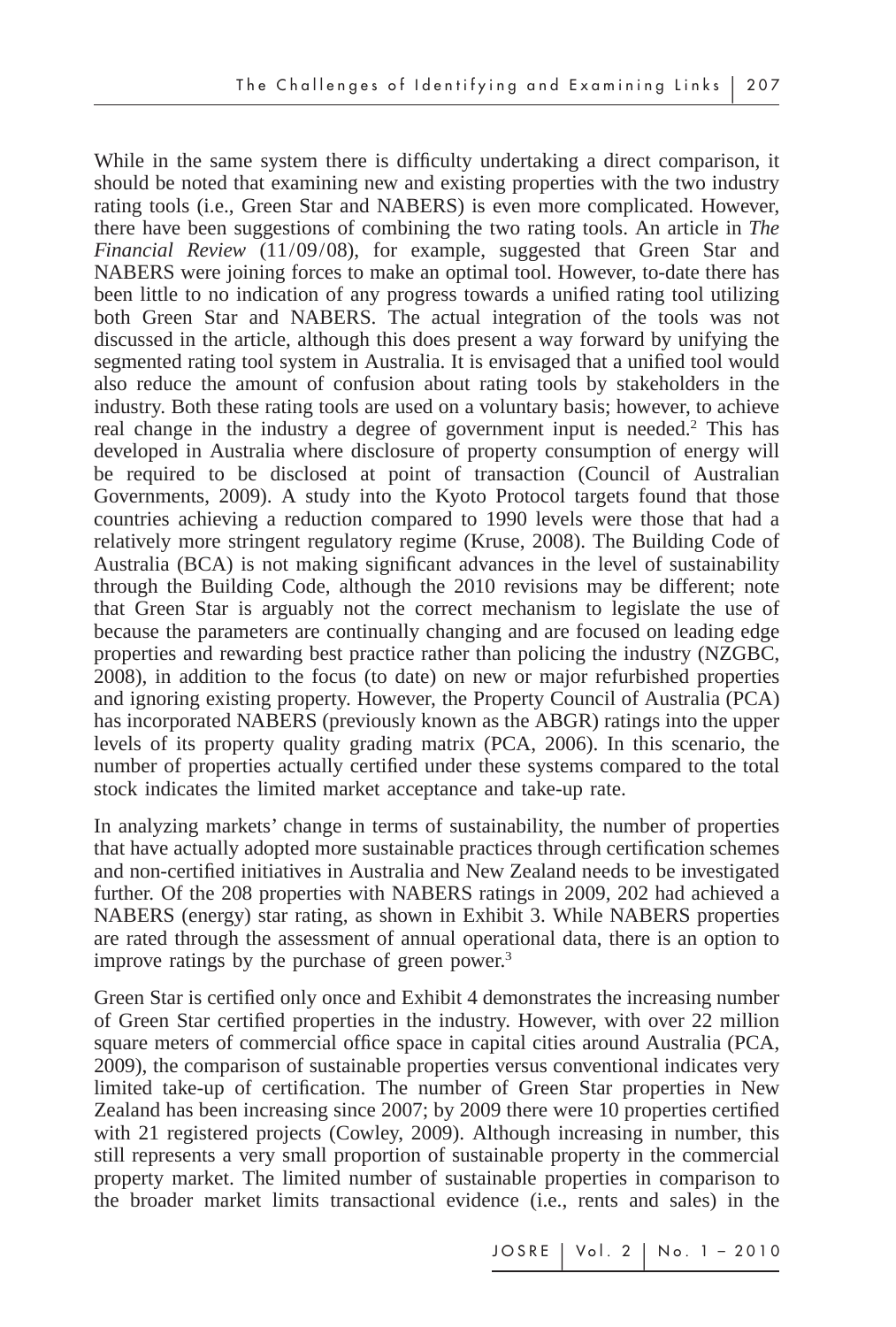

**Exhibit 3** | Number of Properties in Australia with NABERS (energy ratings) in 2009



**Exhibit 4** | Number of Certified Green Star Properties in Australia (2004–2008)

The source is Warren (2009).

market. The low frequency of transactions restricts the amount of evidence that appraisers and valuers can use to analyze and form opinions. This is further exacerbated by the number of properties purpose-built for government, owner/ occupiers, and outside of major central business districts in suburban or regional areas. Although exponential growth in sustainable properties, in comparison to

The source is Warren (2009).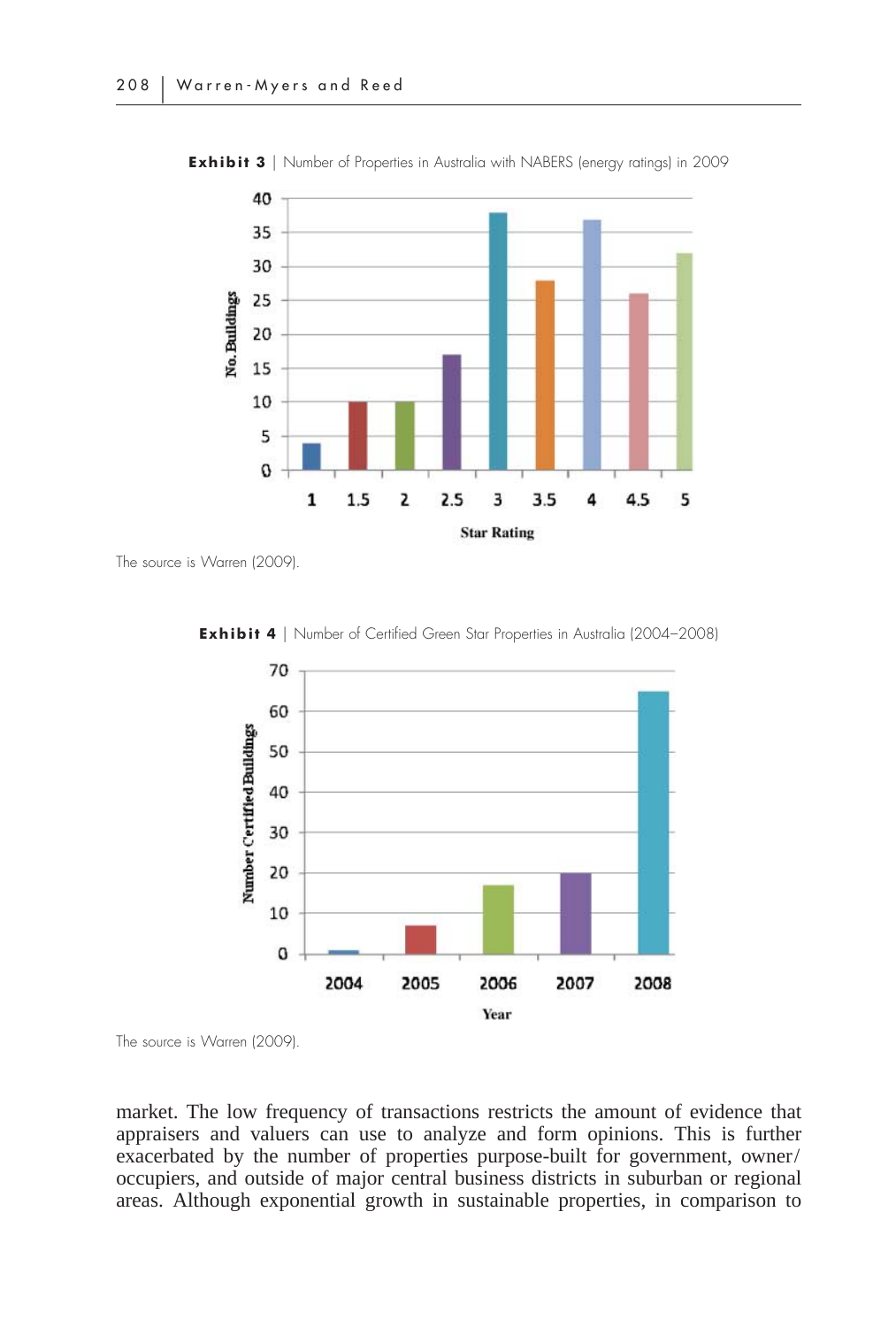the larger commercial property markets, this represents only a very small percentage of properties. Consequently, this limits valuers' and appraisers' ability to examine and compare market evidence in practice to analyze whether sustainability is the factor influencing a rent or sale price. However, the lack of data is only one issue. Valuers and appraisers do not traditionally have high levels of sustainability knowledge as a core element in their valuation or appraisal practice; consequently, changing market dynamics towards or against sustainability may not be fully recognized by valuers or appraisers. Therefore, if valuers and appraisers are uncertain or lack knowledge of sustainability, their ability to accurately assess whether sustainability has any influence or relationship with market value is questioned.

# Methodology

 $\overline{\phantom{a}}$ 

The objective of the research was to provide an account of the perception of the market and provide subsequent evidence to identify and examine the relationship between sustainability and market value. The qualitative approach involved two surveys: (1) a survey of real estate market investors and (2) a survey of commercial valuers/appraisers. Investors were identified because they are the main demand drivers in the market while the role of valuers/appraisers it to reflect the activity in the market through valuation/appraisal. For sustainability to receive serious investment, real estate occupiers and investors who want to respond to issues raised by the sustainability agenda, there is a need to understand the affects of building occupation and ownership regarding sustainability through perception and its relation to worth (Ellison and Sayce, 2006). Therefore, to successfully determine the relationship between sustainability and market value in commercial real estate, it is important to focus on both stakeholder groups. The dual approach has been used in recent attitudinal studies, which compare real estate professionals' attitudes and opinions (e.g., real estate valuers/appraisers) and stakeholders (e.g., real estate investors). The aim is to determine the likely market uptake of sustainability from buyers and investors and determine the degree to which valuers/appraisers perceive that this uptake would impact on the market value of commercial office buildings. Sims and Dent (2005) found that obtaining the opinions of valuers/appraisers and agents appeared to produce a reliable and accurate assessment of market value.

The investor surveys were undertaken in Australia and New Zealand during 2007 and 2008. The investor survey involved an interview of nine unstructured questions relating to sustainability, commercial real estate, and value. The respondents were decision-makers including predominately chief executive officers (CEOs), fund managers, general managers, and portfolio managers of major commercial real estate funds, listed and unlisted trusts, and companies. These investors totaled 59 potential participants identified in Australia and New Zealand. The respondents included 14 investors in New Zealand and 16 investors in Australia, equating to a response rate of 51%.

The valuer/appraiser survey was distributed and accessed online and included 16 questions including information about each participant's location, experience,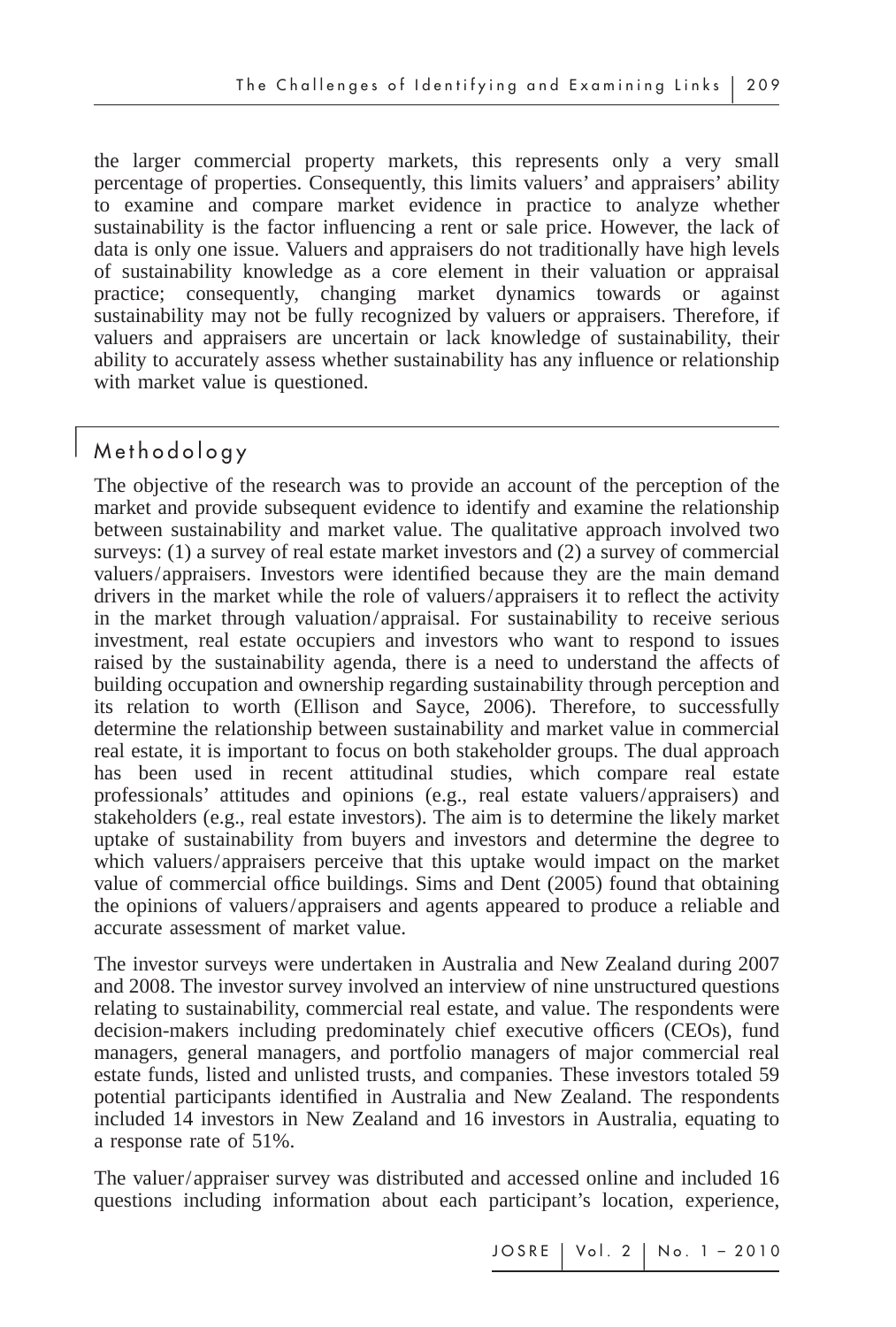$\overline{\phantom{a}}$ 

perception of rating tools, drivers of market value and sustainability, and its effect on elements in the valuation equation. The Australian Property Institute (API), Property Institute of New Zealand (PINZ), and the Royal Institution of Chartered Surveyors (RICS) assisted with the survey distribution (e.g., via their member newsletters). A total of 255 responses were received through the online survey. The response rate was not as significant as the investor survey, although when the percentage of practicing commercial valuers/appraisers is taken into account the survey response rate improves. Using this type of survey approach enabled most valuers/appraisers to potentially access the survey; in turn this would produce some interesting insights into the valuation profession and their knowledge and understanding of sustainability in commercial real estate.

#### Measurement of Sustainability: Investor and -Valuer / Appraiser Perceptions

Investors are the drivers of the commercial real estate market, while valuers/ appraisers tend to reflect the market dynamics through valuation in the form of a hypothetical sale. Therefore, the perception, action, and rationale of the investment sector is extremely important. The perception of investors is discussed in other publications; however, their perceptions on rating tools are relevant to this paper. Investors were asked whether they would have a preference for a design-rated building or a building that demonstrated performance. Overall, the overwhelming response from Australian and New Zealand investors was for operation. However, many respondents argued there was a place for both design rating and performance because of the ability to impact on a building's operational potential through design.

Exhibit 5 highlights that Australian investment companies have greater knowledge4 about the impact of design rating tools, where this may support reasons why they overwhelmingly prefer performance over the design rating tool. In contrast, New Zealand respondents have a preference for a design (or attribute rating) tool, as well as a performance tool. On an individual basis, they are not as supportive and prefer having either design or performance, but have a strong preference for a tool that rates the attributes of a building, as well as measuring the performance of the building. Overall, the preferred option is for measuring the building performance.

The impact of these results represents an observed preference for the performance assessment of buildings. If investors are actively making choices in preference to operational over design-rated buildings, this will have a flow-on effect on the apparent perceived value of 'Green Star' in the market. However, being able to identify and quantify the level of sustainability in a building is inherently important, although to place additional emphasis on having a 'certification' may misinform the industry of the true market value of building sustainability. The focus of investors as reported is reflected to some extent by the increasing use of NABERS certifications (Warren, 2009); however, findings relating to valuers/ appraisers perception seem to differ somewhat.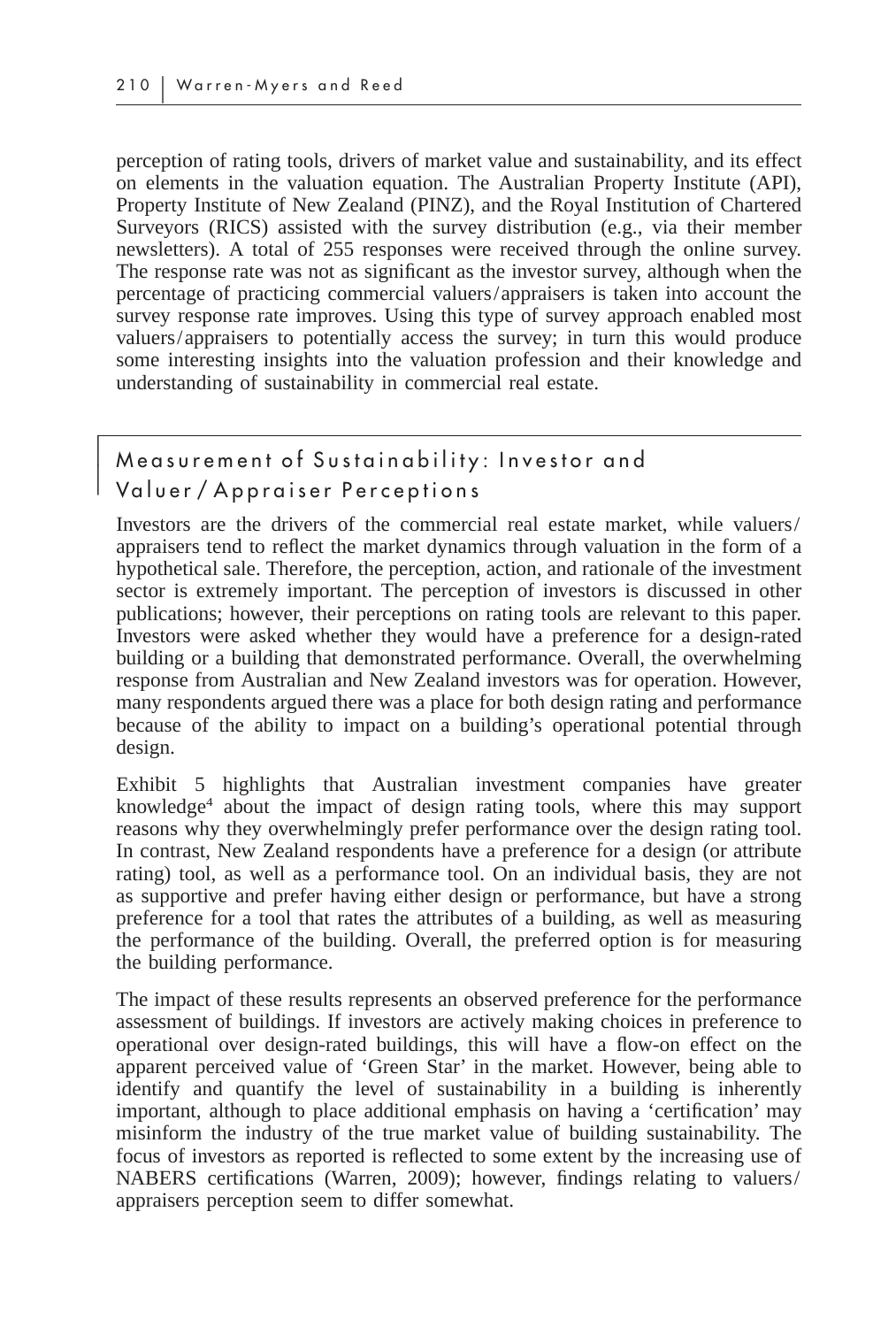

**Exhibit 5** | Investor Perceptions on the Distribution of Preference for Design Ratings or Building Performance

The valuer/appraiser survey provided important insights into their perspective of sustainability and rating tools. Although the survey was developed with an objective to find whether valuers/appraisers had identified value in sustainability, the results have accurately identified how large the knowledge gap is for the valuation industry. Certainly a number of responses were identified as having considerable knowledge about sustainability in buildings and the industry rating tools; however, the vast majority of respondents lacked knowledge and understanding. Results for the initial analysis identified that only 35% of respondents had actually valued a building promoted as having sustainable attributes while the vast majority (65%) had not. Given that there were not a considerable number of buildings with sustainable attributes, this proportion probably reflects local market conditions.

Valuers/appraisers were asked whether in the case of valuing a building with sustainable attributes, how they would determine the level of sustainability. Exhibit 6 highlights the distribution of responses to this question. The vast majority of valuers/appraisers (82%) indicated that an industry rating tool would be how they would identify the sustainability in a building, while the next parameter was operational expenditure (35%). This contrasting view to the investors in the market is cause for concern. It can be hypothesized that the views of the valuers/ appraisers is based on their lack of knowledge and understanding of the concept of sustainability, or alternatively on their lack of knowledge and understanding of how the rating tools work. It is clear that for the valuation profession to accurately assess the market value of sustainability in commercial real estate, there is a need for up-skilling and understanding of sustainability and industry rating tools.

The next question probed further into the understanding of the rating tools present in the industry. The question asked whether valuers/appraisers were familiar with

JOSRE | Vol. 2 | No. 1 – 2010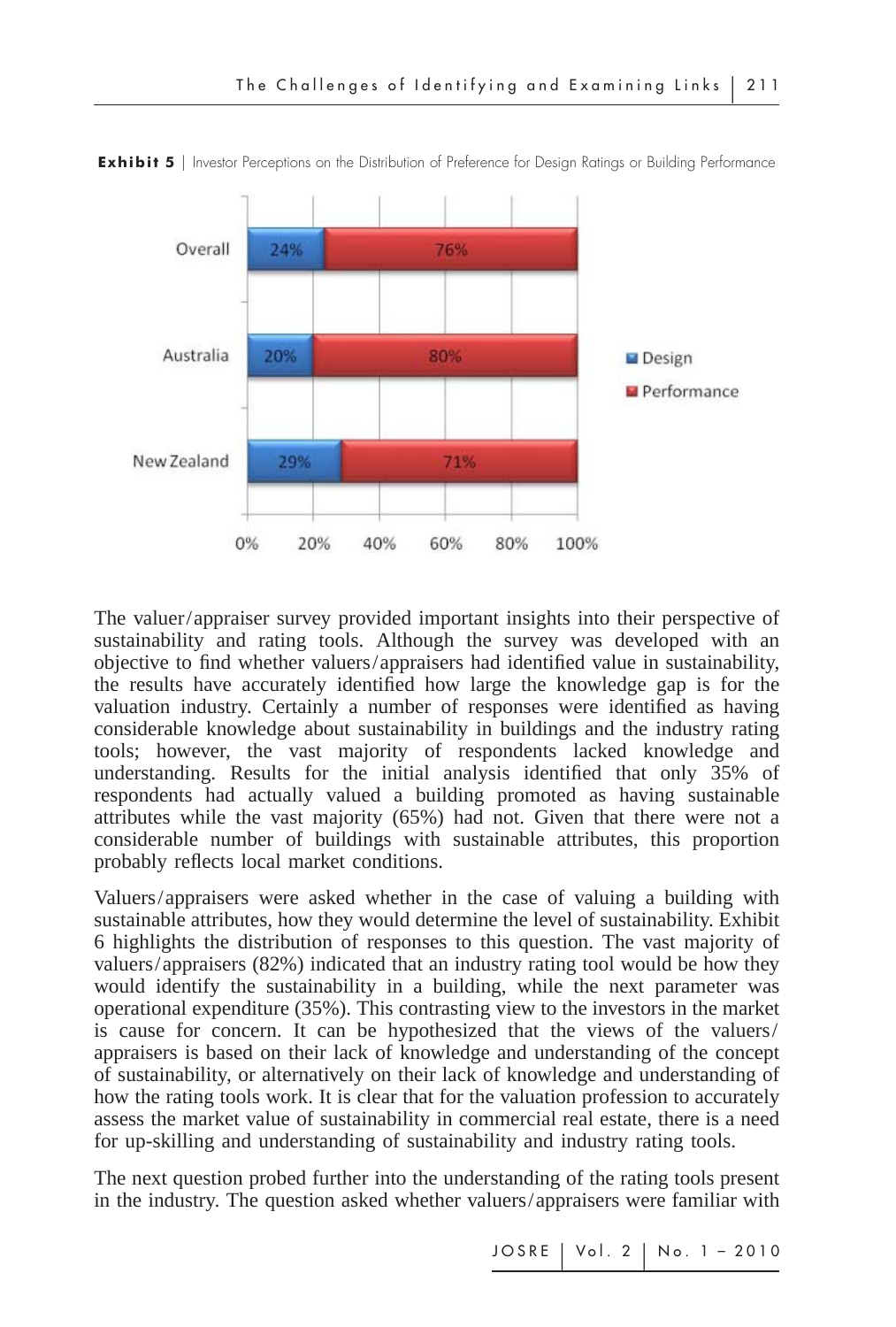

**Exhibit 6** | Valuer/Appraiser Assessment of the Level of Sustainability in Commercial Real Estate

the distinction between the rating tools. Exhibit 7 highlights that a higher proportion of valuers/appraisers (64%) in Australia were aware of the distinction between the rating tools compared to New Zealand (36%). This result was not unsurprising given that Australia has had industry environmental rating tools since early 2003, while New Zealand was introduced to the concept in 2007. This



**Exhibit 7** | Valuer / Appraiser Familiarity with the Distinction between the Industry Rating Tools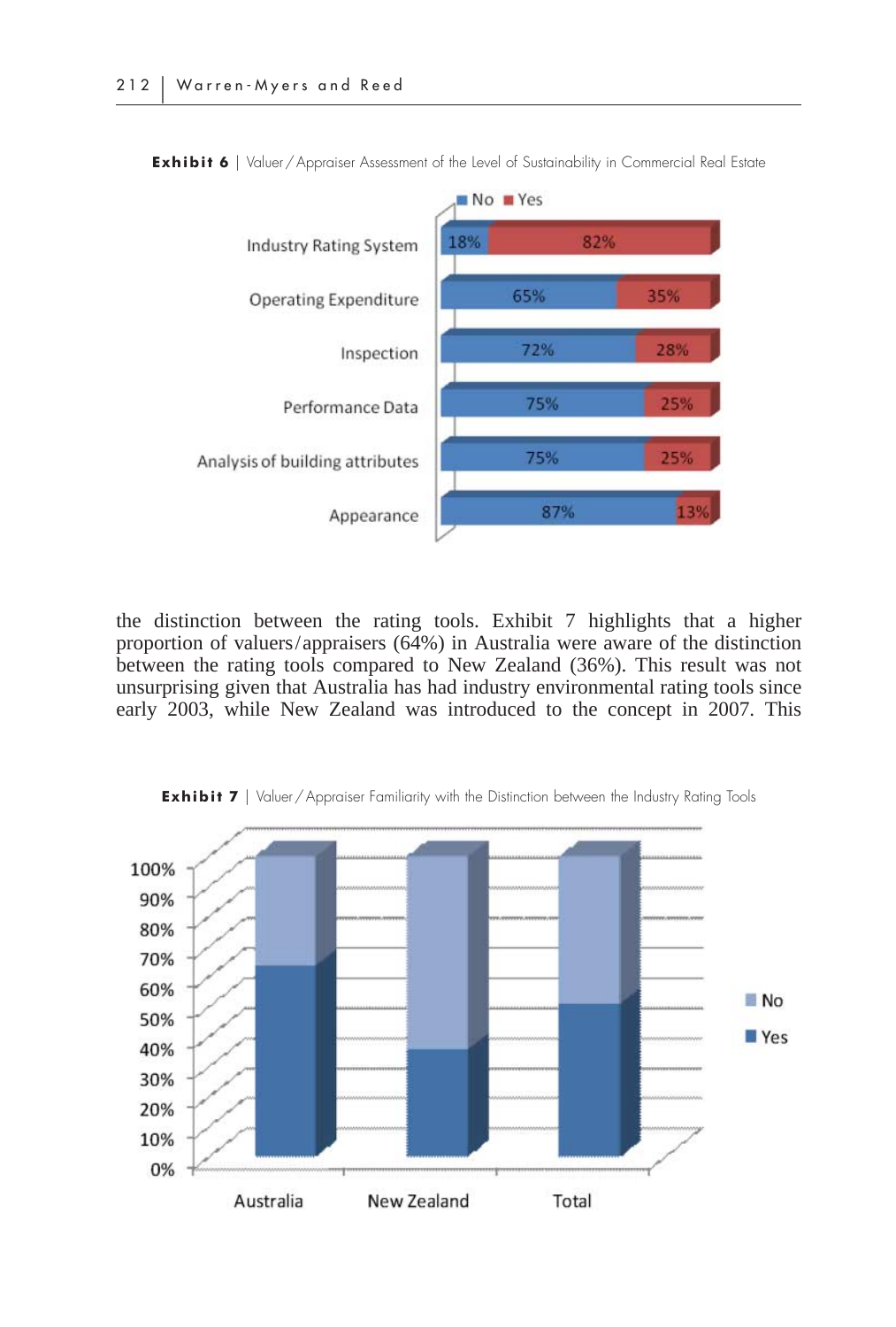response outlines the valuation profession's general knowledge of rating tools in their industry.

Arguably valuers/appraisers prefer to use an industry rating tool to identify the level of sustainability in commercial buildings. However, if the knowledge of industry ratings tools and the distinctions between them is not fully understood by the valuation community, then how can valuers/appraisers accurately identify the impact of these ratings tools on market value?

#### Market Value and Industry Rating Tools

 $\overline{\phantom{a}}$ 

There has been discussion in the industry whether a certification has an impact on the rents, yields, and sale prices of commercial real estate. Three key studies to date have been undertaken using the CoStar database to identify whether buildings with sustainability certifications had increased rents and sale prices (Fuerst and McAllister, 2008, 2009; Miller, Spivey, and Florance 2007, 2008a, 2008b; Eichholtz, Kok, and Quigley, 2008, 2009). Primarily using hedonic pricing models and rental/price data, it was determined in all three studies that those buildings that had a certification commanded higher rents and prices. This was important research into the relationship between sustainability and value. The use of hedonic methodology studies are indicative and provide a generalized market analysis of the effect sustainability may have. However, the comparative nature of valuation requires a different type of analysis than hedonic modeling, in that when practicing professionally valuers/appraisers have to compare like with like, to examine the various attributes of the properties, the basis of transaction and other particulars in order to ascertain assumptions and adjustments to assess a market value. This process in the hedonic studies is not able to undertake this process in the same manner as a valuer/appraiser would in practice. As a consequence, there is evidence that can be used in hedonic modeling; however, in practice valuers/appraisers need to have access to more data and have a thorough understanding of a vast variety of characteristics and particularly sustainability in order to draw accurate assessments of any relationship between sustainability and market value. This level of analysis is not undertaken in hedonic studies and although there may be enough data to conduct hedonic modeling relating to sustainability in commercial property, from a valuation and appraisal perspective there is a consensus that although evidence is emerging, there is not yet enough information to draw conclusive views on the relationship between sustainability and market value.

Exhibit 8 illustrates that the valuation profession cannot confirm if there is a relationship between industry rating tools and the market value of commercial real estate. However, where rating tools have been more established, there was a stronger view that it would have some positive impact on the market value, although the Australian valuers/appraisers also indicated industry rating tools had no impact on market value. The overwhelming response to this question was that the valuation professions in Australia and New Zealand do not know to what effect the rating tools have on the market value of commercial buildings. Overall, this response may relate to their lack of knowledge and understanding of the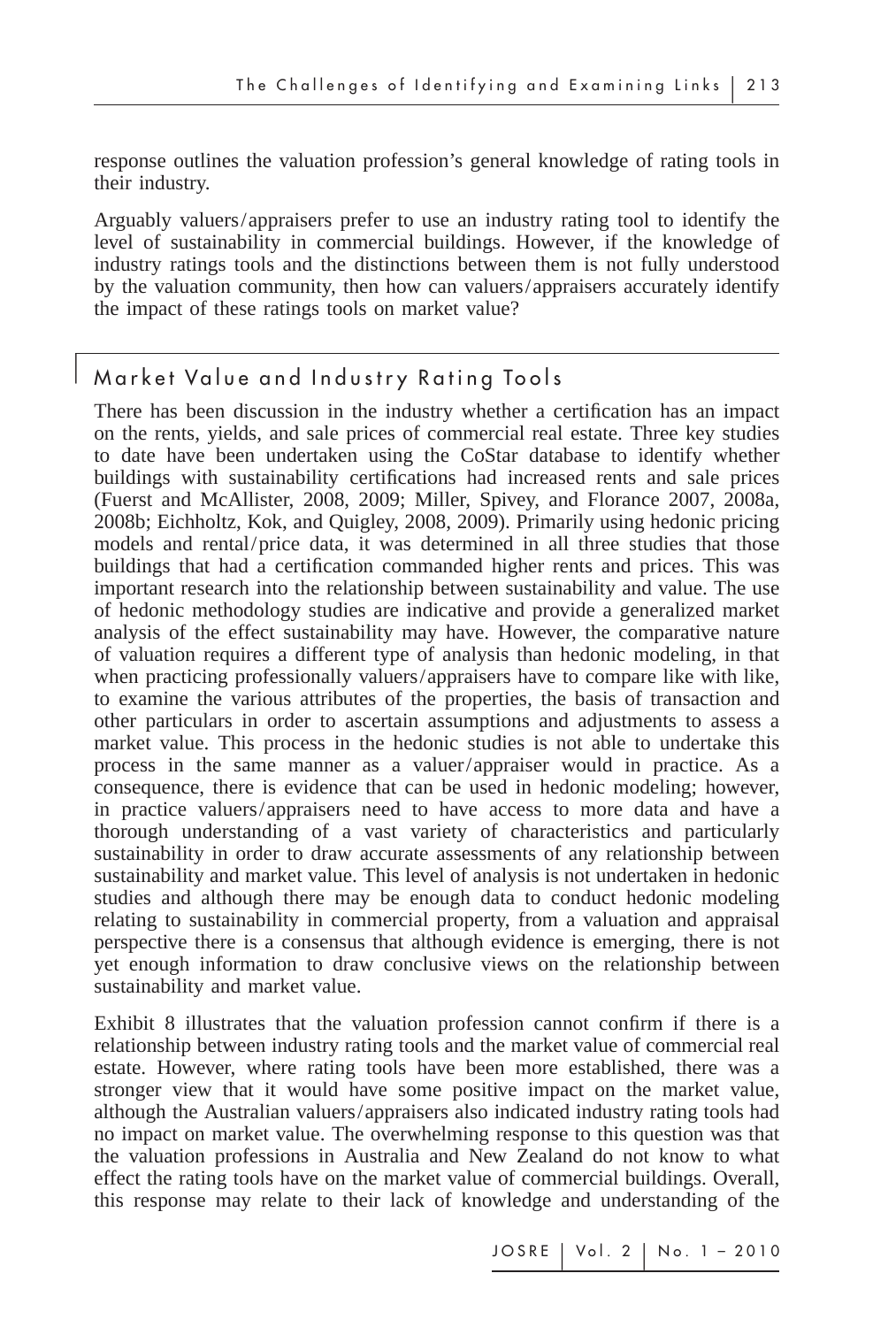

**Exhibit 8** | Valuer/Appraiser Perceptions of Industry Rating Tools' Impact on Market Value

ratings tools and their inability to accurately make a comparative judgment of the buildings.

The survey also asked if the surveyed valuers/appraisers had found evidence of any sort that may be able to identify a connection between sustainability and market value and the overwhelming response was no (i.e., not at this stage). This finding is in contrast to other studies that try to justify that an industry certification through the use of industry rating tools did improve market value. Although it was commented that a building with a certification may help to market the building to tenants or prospective buyers, there was not conclusive evidence to suggest that the certification improved the market value of an office building.

The question of whether industry tools had an impact on the market value of an office building was elaborated on, therefore presenting valuers/appraisers with an opportunity to comment on the range of rating tools and whether there was a perception that the individual rating tools had an effect on market value. Exhibit 9 portrays the perceptions of whether a particular rating tool has an impact on the market value of commercial real estate. Clearly, the 'don't know' response was overwhelming in all categories and ranged from 55% to 69%. However, ABGR (which has since been renamed NABERS Energy although at the time of survey distribution it was still ABGR) was clearly identified with 30% of the market as having an impact on value, followed closely by performance data at 27% having a positive impact on the market value, while Green Star received a close response being evenly split between having a positive impact (21%) or a nil/negative impact (24%) on market value. This corroborates with some of the studies undertaken in the U.S. using the CoStar study. Fuerst and McAllister (2008) and Eichholtz, Kok, and Quigley (2009) both found that the ENERGY STAR certified buildings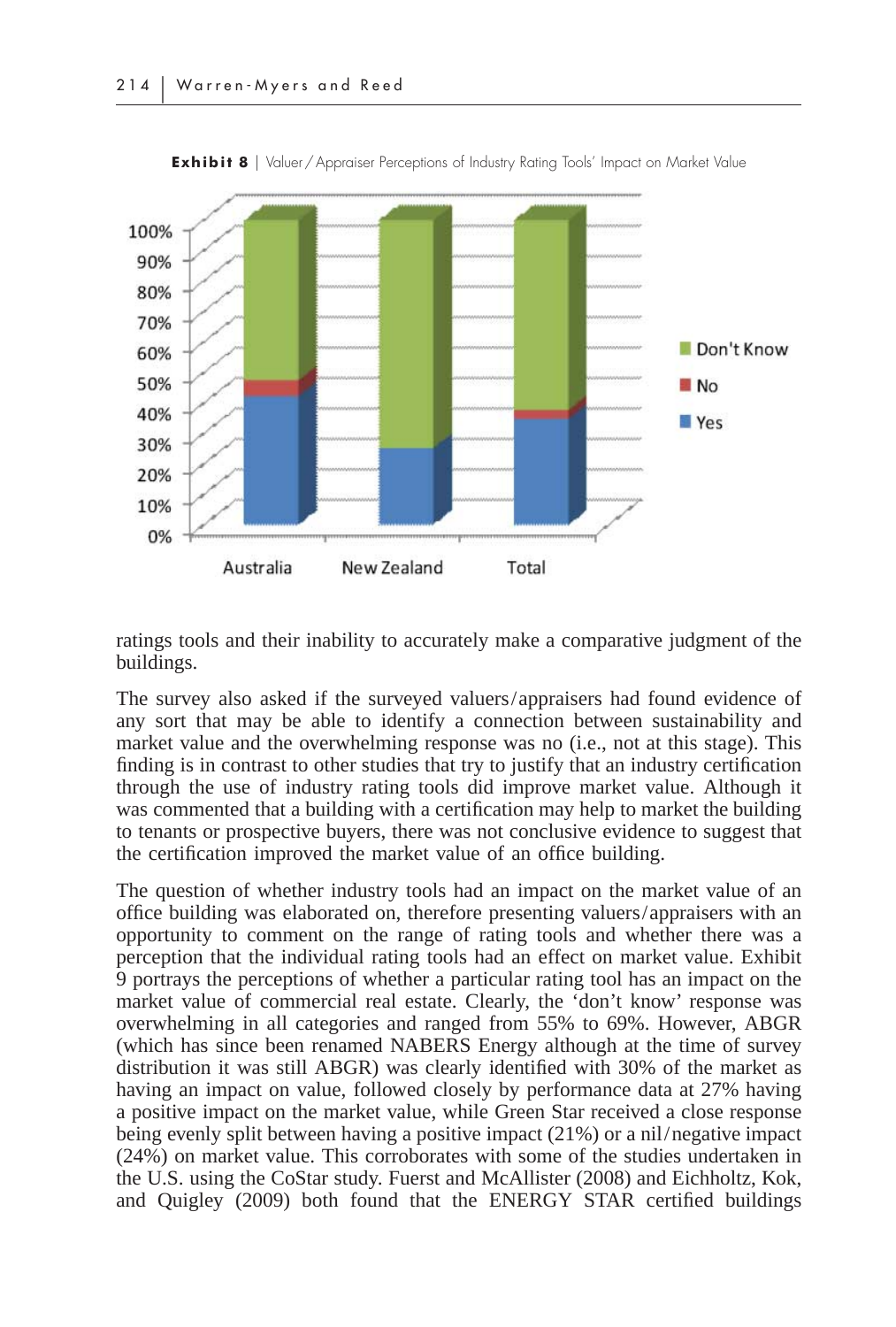

**Exhibit 9** | Valuer / Appraiser Perception of Rating Tools

(similar to NABERS Energy) had a slightly increased premium for rent, whereas LEED rated buildings (similar to Green Star, primarily used for new buildings in design) achieved a much reduced premium or none (Fuerst and McAllister, 2008; Eichholtz, Kok, and Quigley, 2009). In contrast, the study by Miller, Spivey, and Florence (2008) found that LEED achieved a considerably rental premium compared to ENERGY STAR's rental. Evidently methodologies play a large role in the identification of these premiums; however, from a practice perspective these results are not indicative and valuers/appraisers would need to assess their own markets for evidence and comparability before identifying whether a premium exists. The information in Exhibit 9 asked valuers/appraisers in Australia and New Zealand whether any of the rating tools had any impact on the market value, and the overwhelming result was that valuers/appraisers had no idea.

A range of further comments were added by survey participants when asked if valuers/appraisers could put a percentage value on the rating tools' impact on market value. Respondents' comments as follows:

- - ''Design ratings like Green Star do not identify the performance of the building only the potential...thus if the building is not proven in performance how can a value be attributed.''
- **If** a premium exists it would be identified through the rent, however there is no evidence of this in the market yet.''
- **If would be difficult to put a percentage value because every building** would be different.''
- **The impact on value would be directly correlated with the overall net** income and capital expenditure costs.''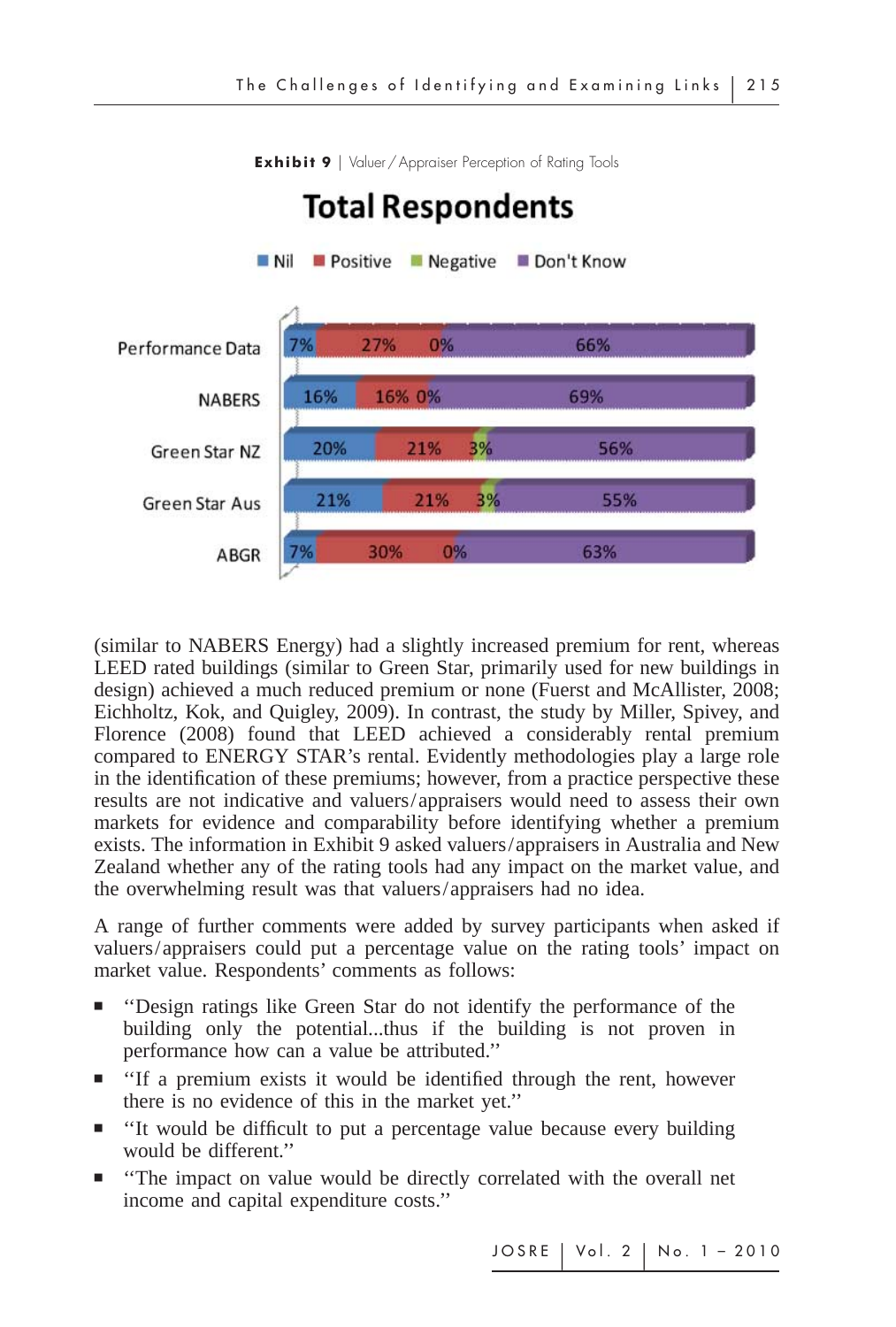- - ''Comparison of office buildings through the rating systems is confusing and difficult let alone identifying the difference in market value.''
- - ''It's difficult to assess unless the building demonstrates where it has managed to achieve points within the rating systems.''

The findings from this research have identified a high level of confusion and misunderstanding in the valuation community surrounding sustainability identification and quantification and how the different rating tools relate to identifying the level of sustainability in a building. This may have a direct relationship with the limited knowledge valuers have of sustainability and their limited ability to gain further education on this topic from a valuation perspective. Valuers/appraisers in response to the questionnaire indicate they require a simple solution in terms of being able to identify the level of sustainability by using an industry rating tool. However, at present these results confirm that valuers/ appraisers do not have a thorough understanding of the issues that surround the use of rating tools to identify the level of sustainability in a building. In comparison, investors in the real estate market have the opposite opinion as their preference is for buildings to demonstrate performance rather than have a rating. Although acknowledging the positive impacts of a building that has a certification, the majority of investors commented that it would not be a necessary requirement when acquiring real estate. If valuers/appraisers are meant to reflect the markets that the investors drive then the two key actors in this market are not aligned with their perceptions and assessment of sustainability in commercial real estate. This, in turn, makes it inherently difficult for any conclusions to be drawn as to whether sustainability has an impact on the market value of commercial real estate.

#### Conclusion

 $\overline{\phantom{a}}$ 

These research findings identified and examined key barriers restricting the valuation/appraisal profession from being able to accurately reflect the market value of sustainability through valuation. This research confirmed a need for further education of the valuation/appraisal profession in the industry rating tools and potentially for the development of a simple matrix which valuers/appraisers could use to accurately assess the sustainability of a building; possibly a global matrix or set of metrics could be used to help the valuation and appraisal professions examine property sustainability. However, in order for this to be implemented successfully, the valuation profession would require considerable up skilling in understanding the elements that make a building more sustainable. Other research from other markets, namely the U.K. and Germany (Lutzkendorf and Lorenz, 2005; Ellison and Sayce, 2006) have made attempts to create a matrix; however, the practical implementation of these tools into markets where valuers/ appraisers have limited understanding of sustainability would cause considerable issues for the industry.

The research found valuers/appraisers are using industry rating tools as the primary metric to assess the level of sustainability in commercial real estate, yet have little knowledge of the rating tools. This contradicts the metrics used by the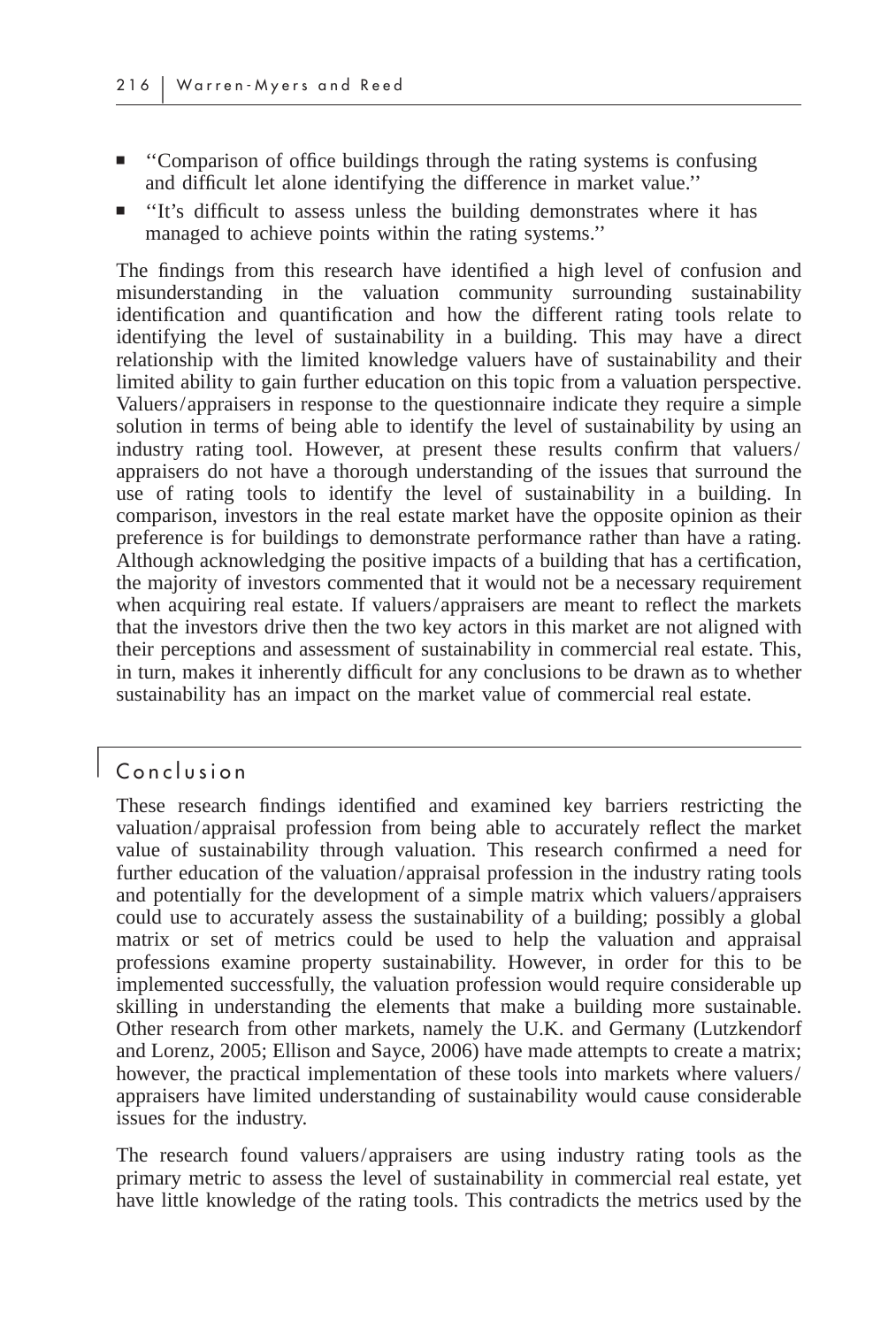investors within the market, who focus on real estate performance levels. Valuers/ appraisers should be reflecting and interpreting the methods used by industry as measurement tools. However, it is not only the contradictory nature of assessment, but the assessment tools themselves that cause issues in valuation practice regarding comparative analysis, which may lead to incorrect assessment and reporting of market values. The research also established that half of the valuers/ appraisers were unfamiliar with the workings of the rating tools available in their market. Yet, valuers/appraisers identified rating tools as having a positive effect on market values, but could not clearly differentiate which industry rating tools had an effect. This clearly demonstrates the confusion and limited knowledge in the general valuation profession of sustainability assessment and the relationship with market value, which is enhanced by limited transactions for analysis within specific markets.

The research found investors in assessing sustainability in commercial real estate used performance measures to identify the level of sustainability. As investors concentrated on cost minimization primarily through energy consumption, consequently, their assessment of sustainability was based on the level of energy consumed by the real estate. Investors focus on cost minimization as a result of risk mitigation drivers and the relationship to their perception and identification of value in sustainability. This contradicts valuers' primary response to sustainability assessment, which indicates valuers/appraisers are misinformed regarding investors' investment strategies. The valuation assessment, being a hypothetical simulation investment analysis conducted by valuers/appraisers, may ignore one of the investors' key considerations in addressing sustainability in a transaction, which may lead to incorrect assessments of market value, as the concept and definition in assessing market value may not be reflected adequately in valuation practice.

This research concluded the reliance of valuers/appraisers on a rating system is potentially flawed and could prevent the identification of a relationship between sustainability and market value. The research found valuers/appraisers in Australia and New Zealand were not fully competent and experienced in the nuances of the various certification methodologies. The effect of certification creep, varying statebased discrepancies, and lack of market uptake, complicates and hinders the ability of valuers/appraisers to accurately compare sustainability levels of commercial real estate across different jurisdictions.

#### Endnotes

 $\overline{\phantom{a}}$ 

- <sup>1</sup> NABERS and ABGR are now known collectively as NABERS.
- <sup>2</sup> Recent legislation in Australia, the Commercial Building Disclosure program (CBD program), requires the disclosure of NABERS ratings to be made available to prospective purchasers and lessors of commercial office space greater than 2,000 square meters or more from November 1, 2010.
- <sup>3</sup> NABERS rating has an option to purchase green power, which affects certification by half a star, affecting actual performance of the property and inflates the rating. This is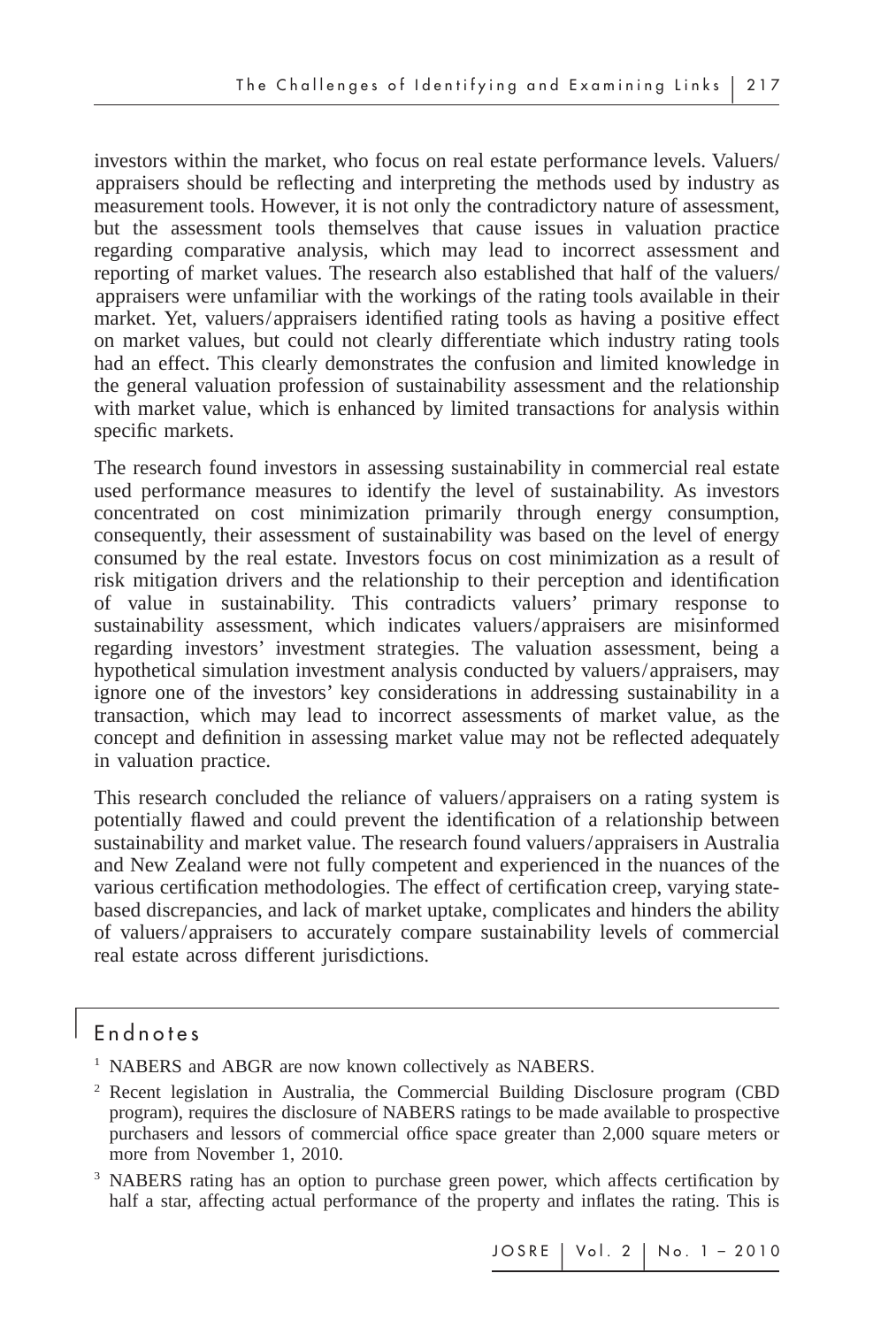an issue relating to misdirection and misinformation to the market about the actual performance of the property.

<sup>4</sup> Reference made to other findings within the study but not directly reported here are found in Warren-Myers (2009).

#### References

 $\overline{\phantom{a}}$ 

Boyd, T. Can We Assess the Worth of Environmental and Social Characteristics in Investment Property? Proceedings of the Pacific Rim Real Estate Society Conference 2006, Auckland, New Zealand, PRRES, 2006.

Brown, D., J. Dillard, and R.S. Marshall. *Triple Bottom Line: A Business Metaphor for a Social Construct.* Portland State University, Portland, 2006.

Brundtland, G.H. Our Common Future. Report on the World Commission on Environment and Development. Oxford University Press, Oxford, 1989.

Building Research Establishment. Assessment of Sustainability Tools*.* Building Research Establishment, Glasgow, 2004.

Cowley, D. Number of Green Star Buildings in the New Zealand Property Market. Email, June 16, 2009, info@nzgbc.org.nz. New Zealand Green Building Council, 2009.

Department of Environment Transport and the Region. *A* Truly Better Way of Life—A Strategy for Sustainable Development in the U.K. Department of Environment Transport and the Region, London, 1999.

Department of Environment Transport and the Region. Building a Better Quality of Life— A Strategy for Sustainable Construction. Department of Environment Transport and the Region, London, 2008.

Dixon, T., A. Colantonio, D.E. Shiers, R.G. Reed, S. Wilkinson, and P. Gallimore. A Green Profession. A global survey of RICS members and their engagement with the sustainability agenda. *Journal of Property Investment and Finance,* 2008, 26, 460–81.

Egan, J. The Egan Review: Skills for Sustainable Communities. Office of the Deputy Prime Minister, London, 2004.

Eichholtz, P., N. Kok, and J.M. Quigley. Doing Well by Doing Good? Green Office Buildings. Working Paper No. W08-001*,* University of California, Berkeley, CA and Maastricht University, the Netherlands, 2008.

——. Doing Well by Doing Good? Green Office Buildings', in RICS (Ed.) *RICS Research,* March 2009, Royal Institute of Chartered Surveyors, London, 2009.

Ellison, L. and S. Sayce. The Sustainable Property Appraisal Project: Final Report*.* Kingston University, Kingston, 2006.

——. Assessing Sustainability in the Existing Commercial Property Stock: Establishing Sustainability Criteria Relevant for the Commercial Property Investment Sector. *Property Management,* 2007, 25:3, 287–304.

EUROSIF. Addressing Sustainability through Financial Markets. Eurosif, Paris. Accessed August 26, 2009 from [http://www.uksif.org.](http://www.uksif.org) 2006.

——. *Real Estate Sector Report*. Eurosif, Paris. Accessed August 26, 2009 from [http://](http://www.uksif.org) [www.uksif.org.](http://www.uksif.org) 2007.

Fuerst, F. and P. McAllister. Green Noise or Green Value? Measuring the Price Effects of Environmental Certification in Commercial Buildings. University of Reading, Reading, 2008.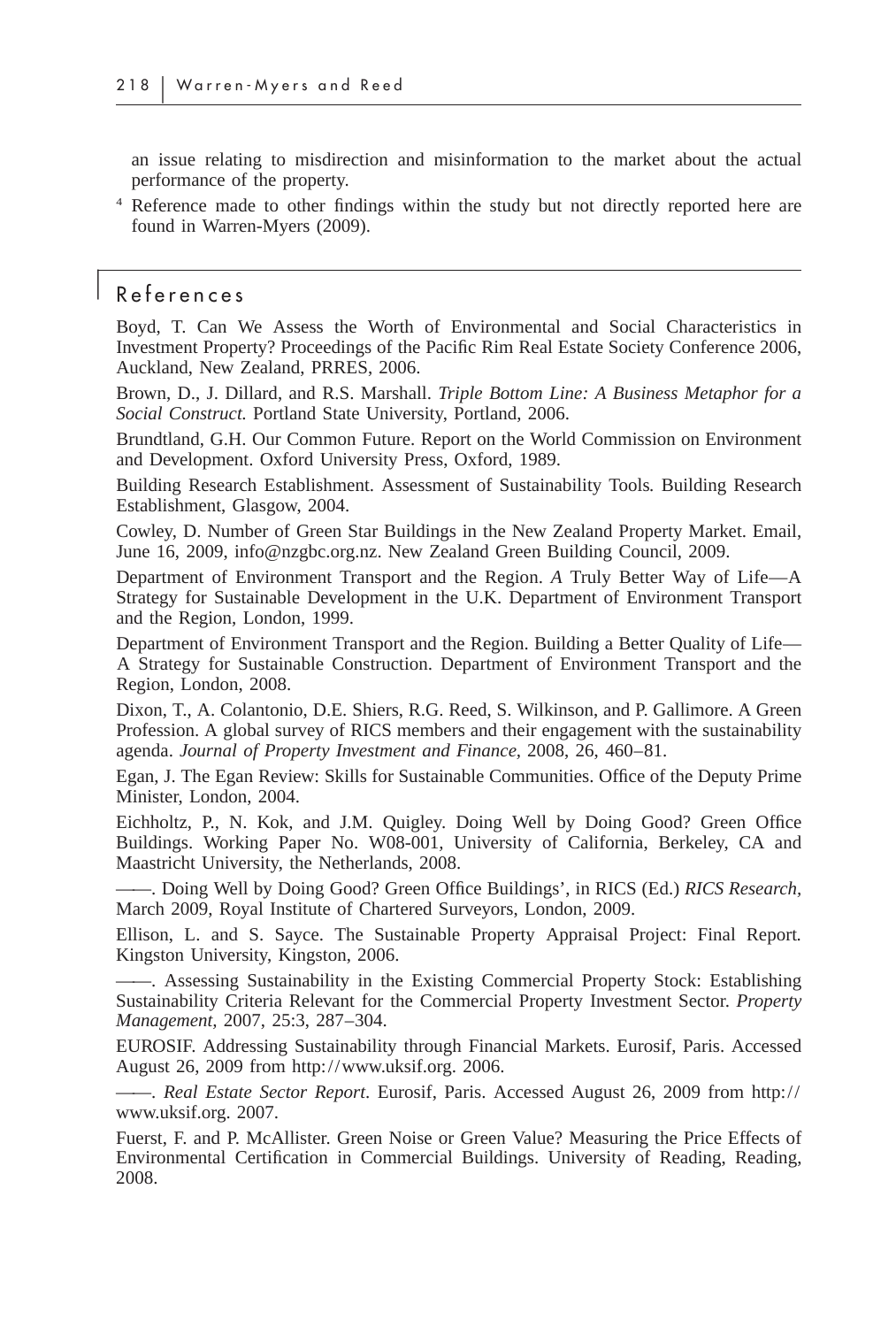——. Pricing Sustainability: An Empirical Investigation of the Value Impacts of Green Building Certification. Working paper from the proceedings of the American Real Estate Society Conference, April 2008, Florida. ARES, 2009.

Garnaut, R. *The Garnaut Climate Change Review.* Cambridge University Press, 2008.

Hemphill, L., S. McGreal, and J. Berry. An Aggregated Weighting System for Evaluating Sustainable Urban Regeneration. *Journal of Property Research,* 2002, 19:4, 353–73.

JLL. Sustainability 101. Jones Lang LaSalle, Wellington, 2007.

Kruse, C. European Property: Sustainability Outperforms. In JPMorgan (ed.), *Europe Equity Research.* JPMorgan, London. 2008.

Lorenz, D., M. D'amato, F. Desrosiers, B. Elder, F. Vangenne, U. Hartenberger, S. Hill, K. Jones, T. Kauko, P. Kimmet, R. Lorch, T. Lutzkendorf, and J. Percy. Sustainable Property Investment and Management: Key Issues & Major Challenges. In RICS (ed.), *RICS Research.* Royal Institution of Chartered Surveyors, London, 2008.

Lutzkendorf, T. and D. Lorenz. Sustainable Property Investment: Valuing Sustainable Buildings through Property Performance Assessment. *Building Research and Information,* 2005, 33:3, 212–34.

Madew, R. The Dollars and Sense of Green Buildings 2006. Australian Green Building Council, Sydney, 2006.

Miller, N., J. Spivey, and A. Florance. Does Green Pay Off? Working paper*,* Burnham-Moores Center for Real Estate and CoStar, San Diego, 2007.

——. Does Green Pay Off? Final draft of working paper*.* Burnham-Moores Center for Real Estate and Co Star, San Diego, 2008a.

——. Does Green Pay Off? *Journal of Real Estate Portfolio Management,* 2008b, 14:4, 385–400.

NZGBC. Green Star NZ Accredited Professional Training. New Zealand Green Building Council, Auckland, New Zealand, 2008.

Pearce, D.W., A. Markandya, and E.B. Barbier. *Blueprint for a Green Economy.* Earthscan, London, 1989.

Pivo, G. and P. McNamara. Responsible Property Investing. *International Real Estate Review,* 2005, 8:1, 128–43.

Phillips, C. *Sustainable Place: A Place of Sustainable Development.* Wiley-Academic, British Isles, 2003.

Property Council of Australia. A Guide to Office Building Quality. Property Council of Australia, Sydney, 2006.

——. Property Council's Australian Office Market Report. Property Council of Australia, Sydney, 2009.

Reed, R. and S.J. Wilkinson. The Increasing Importance of Sustainability for Building Ownership. *Journal of Corporate Real Estate,* 2005, 7:4, 339–50.

Reed, R.G., A. Bilos, S.J. Wilkinson, and K-W. Schulte. An International Comparison of International Sustainable Building Tools. Proceedings from the European Real Estate Society Conference June 2009. KTH University Stockholm, 2009a.

——. International Comparison of Sustainable Rating Tools. *Journal of Sustainable Real Estate,* 2009b, 1:1, 1–22.

RICS. Sustainability and Commercial Property Valuation. RICS VIP. Royal Institution of Chartered Surveyors, London. September, 2009.